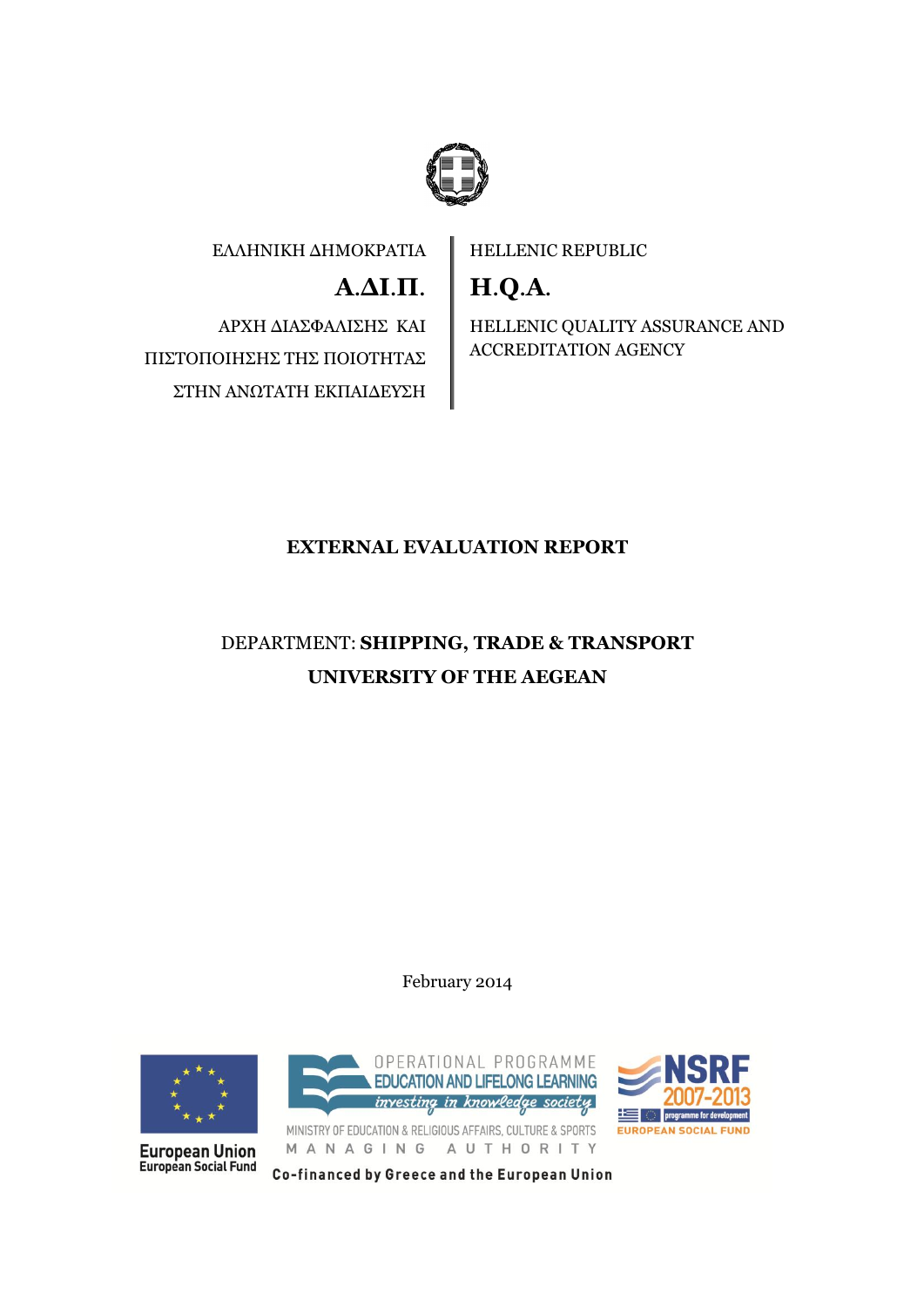#### **External Evaluation Committee**

The Committee responsible for the External Evaluation of the Department of Shipping, Trade and Transport of the University of the Aegean consisted of the following four (4) expert evaluators drawn from the Registry constituted by the HQAA in accordance with Law 3374/2005:

- 1. Professor Hercules Haralambides, Professor of Maritime Economics and Logistics, (Coordinator), Department of Econometrics, Erasmus School of Economics, Erasmus University Rotterdam, The Netherlands.
- 2. Dr. Alexander D. Coutroubis, Principal Lecturer/Teaching Fellow, Faculty of Engineering and Science, School of Engineering, University of Greenwich, UK.
- 3. Professor Eleni Hadjiconstantinou, Professor of Management Science, School of Economic Sciences & Administration, Frederick University, Cyprus (Imperial College Business School, Imperial College London, UK, till 2012).
- 4. Professor George Vairaktarakis, Professor of Operations, Case Western Reserve University, USA.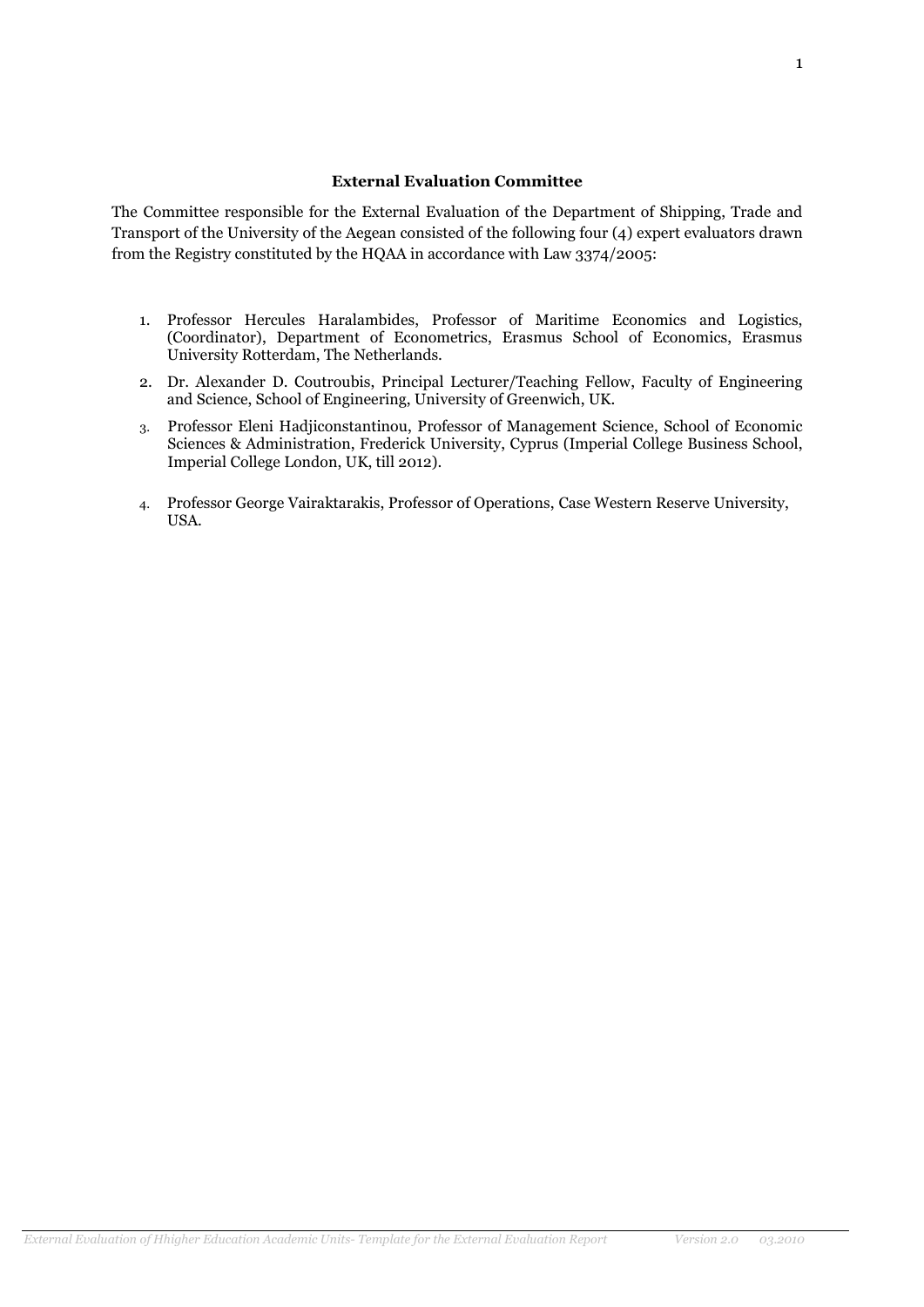## *Introduction*

The External Evaluation Committee received the Department's Internal Evaluation Report (IER), dated July 2013, before the visit to the Department. In addition, the Committee was given access to the Department's intranet where all supporting information and other documentation had been uploaded, for the facilitation of the Committee. The Committee was satisfied with the thoroughness and professionalism with which the OMEA (Internal Evaluation Committee, *Ομάδα Εσωτερικής Αξιολόγησης*) prepared the IER and with the presentations of the information contained therein.

### **I. The External Evaluation Procedure**

- *Dates and brief account of the site visit:* 10-12 February 2014
- *Whom did the Committee meet?* 
	- 1. Pro-Vice Rector, Professor Nikos Soulakellis
	- 2. Dean of the School of Business, Professor Dimitrios Lagos
	- 3. Head of the Department of Shipping, Trade & Transport, Professor. Amalia Polydoropoulou
	- 4. Head of the Department's OMEA Group
	- 5. Department's OMEA Group
	- 6. Faculty and administrative staff of the Department
	- 7. Undergraduate students
	- 8. Postgraduate students
	- 9. PhD students
	- 10. PhD holders
	- 11. Graduates (of postgraduate and undergraduate programmes)
	- 12. Local community stakeholders
- *List of Reports, documents, other data examined by the Committee*
	- 1. Brief description of the Department and its Internal Evaluation Document 2009/10
	- 2. Updated Programme Handbooks 2008-9, 2009-2010, 2010-11, 2011-12, 2012-13, 2013- 14
	- 3. Tables for 2012-2013 evaluation report (Tables 15, 16, 17 of last reports): Research grants, publications, citations, international recognition and awards
	- 4. Programme of Studies for undergraduate and postgraduate taught programmes
	- 5. Undergraduate and postgraduate course specifications
	- 6. Samples of undergraduate and postgraduate dissertations
	- 7. Calls for PhD submissions
	- 8. List of PhDs awarded
	- 9. List of PhD subjects/supervisors
	- 10. Honorary PhDs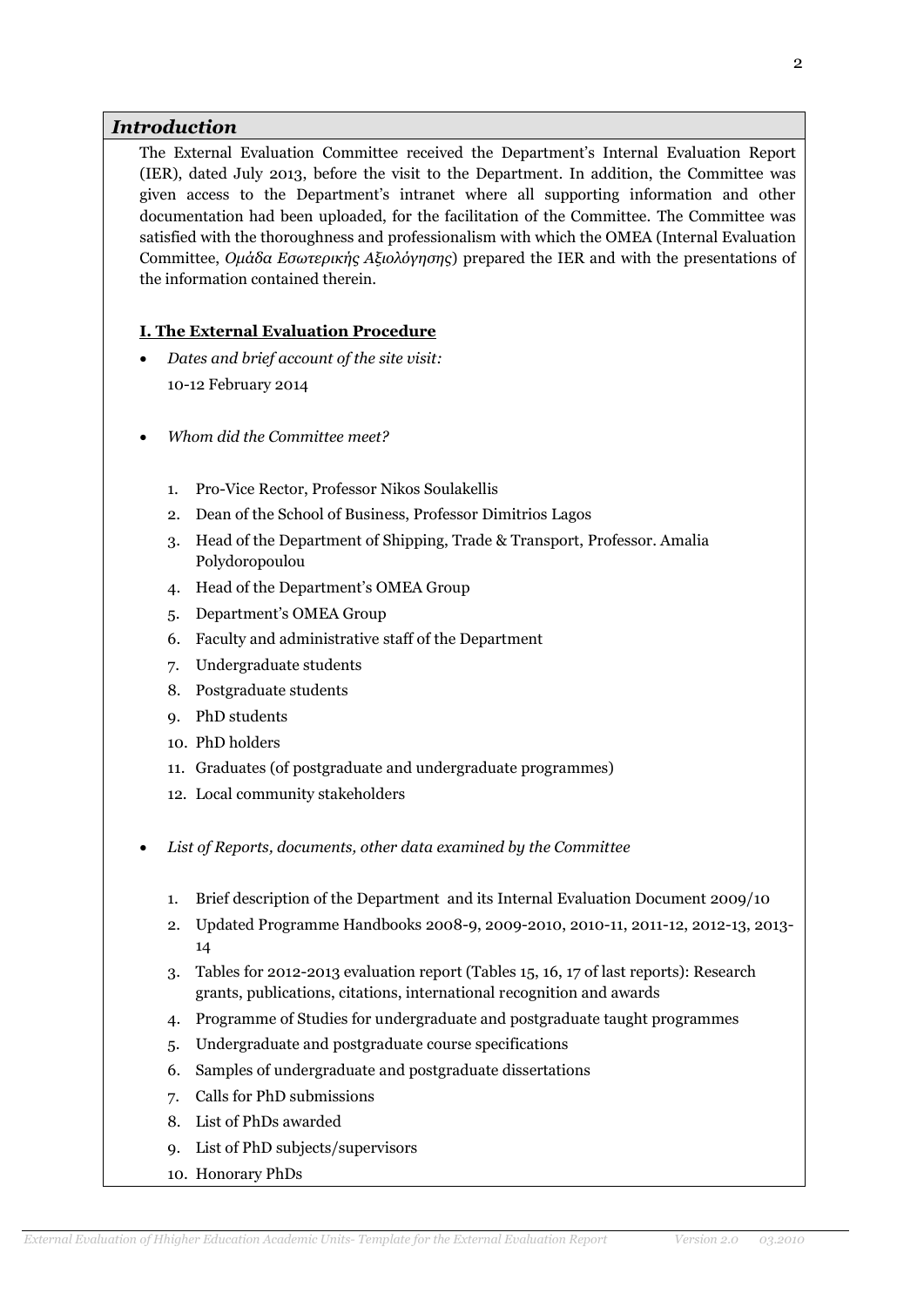- 
- 
- 11. International collaborations/networks
- 12. Student progression and final destination / employment statistics
- 13. Individual awards and recognitions
- 14. Scholarship sponsorships
- 15. Statistics of industry placements/internships
- 16. Participation of staff in conferences/workshops etc.
- 17. Summer courses organised
- 18. Journals of the Department
- *Groups of teaching and administrative staff and students interviewed:*
- 1. Teaching & support staff of the Department
- 2. Undergraduate students
- 3. Postgraduate students
- 4. PhD students
- 5. PhD holders
- 6. Graduates (undergraduates and postgraduates)
- 7. Local community stakeholders
- *Facilities visited by the External Evaluation Committee*

Department's facilities and venues as permissible under the strict time constraints of the visit. The Committee did not visit laboratory facilities but it was provided with detailed overviews of their functions and purpose.

#### **II. The Internal Evaluation Procedure**

*Appropriateness of sources and documentation used in advance of the visit* 

The Committee was provided with detailed documentation at the departmental website; a well prepared IER 2011-2012; programs of study; research activities; and administrative services for the academic year 2012-2013.

*Quality and completeness of evidence reviewed and provided*

Quality was satisfactory. The information provided could have been organized and presented in a more user-friendly fashion, given its volume and diversity of content.

 *To what extent have the objectives of the internal evaluation process been met by the Department?* 

The Committee concurs that the objectives of the internal evaluation process have been largely met by the Department. However, the Committee identified a number of areas that have not been addressed. Comments regarding these are highlighted subsequently in this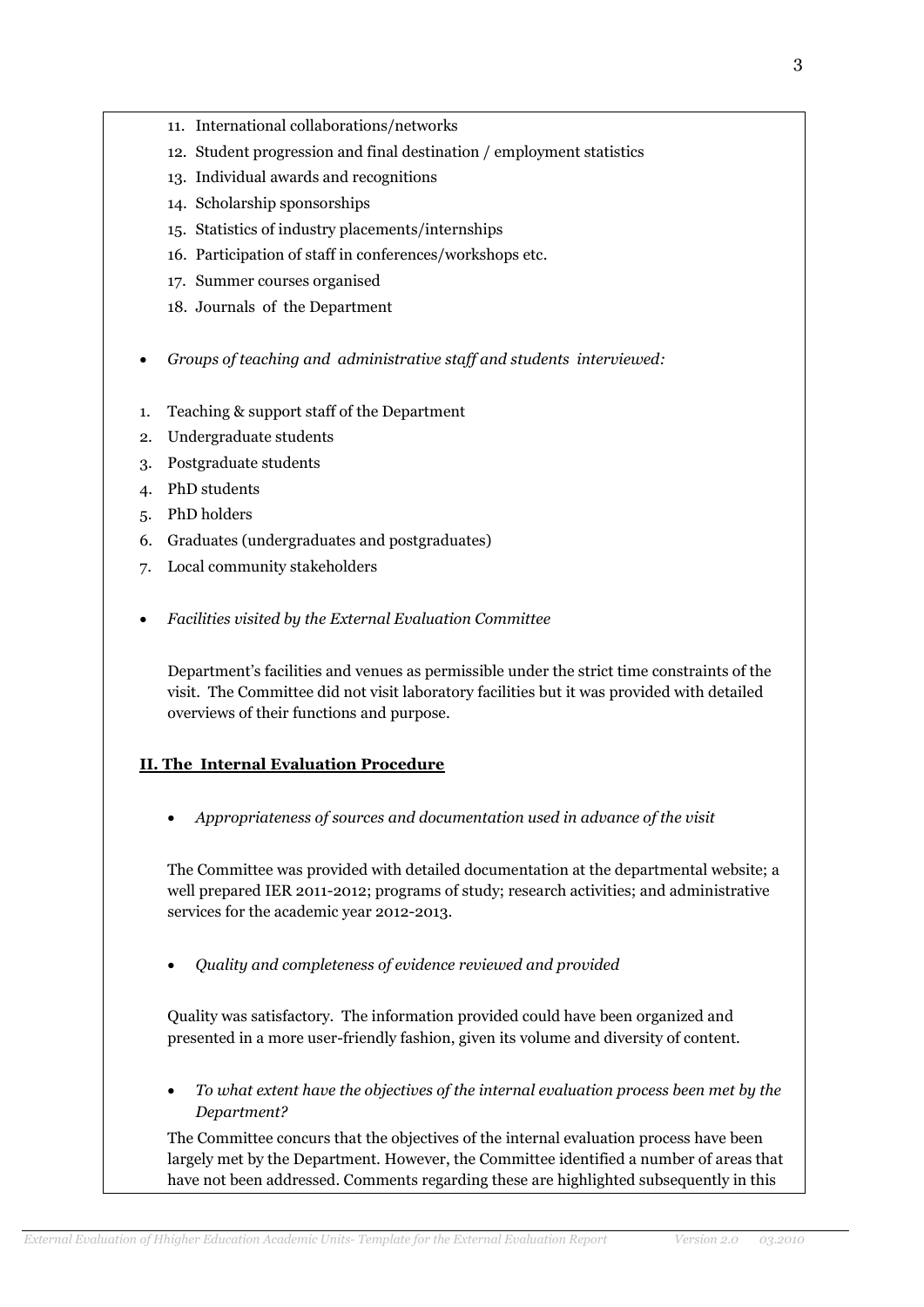## *Α. Curriculum (Programme)*

*Preamble*

Considering that, in essence, there is only one undergraduate (with options), one postgraduate, (with variants) and a unified PhD programme, largely taught, supervised and/or otherwise supported by the same academic team, the comments / recommendations below reflect the Committee's views on the overall approach to curriculum development and delivery.

*(Recommendations are made in section A&B below. These should be considered in parallel to the responses to questions raised in the report template. See: Sections A & B: Programme Design and Delivery: Summary and further commentary)*

## APPROACH

*What are the goals and objectives of the Curriculum? What is the plan for achieving them?*

The objectives of the Department are stated in the Programme Specification document **(***Odigos Spoudon***)** as follows:

- 1. Provision of high quality scientific education in the specialist area of Corporate Management, Shipping, Transport and Trade.
- 2. Carrying out of research through research programmes.
- 3. Linking of education and research with practical applications through collaborations with private enterprises and public organisations.
- *Departmental planning for achieving these objectives*
	- 1. The first objective is achieved through the provision of the undergraduate and postgraduate degrees.
	- 2. The second objective relates to the research activities of the faculty and PhD candidates and therefore achievement is reached through the Department's research output.
	- 3. The third objective is part of the programme of studies and materialises through the activities of the Committee of Relations with Industry (*Epitropi Syndesis me tis Epixeiriseis*) and the Programme of Industrial Placements (*Programma Praktikis Askisis*).
- *How were the objectives (of the Programme) decided? Which factors were taken into*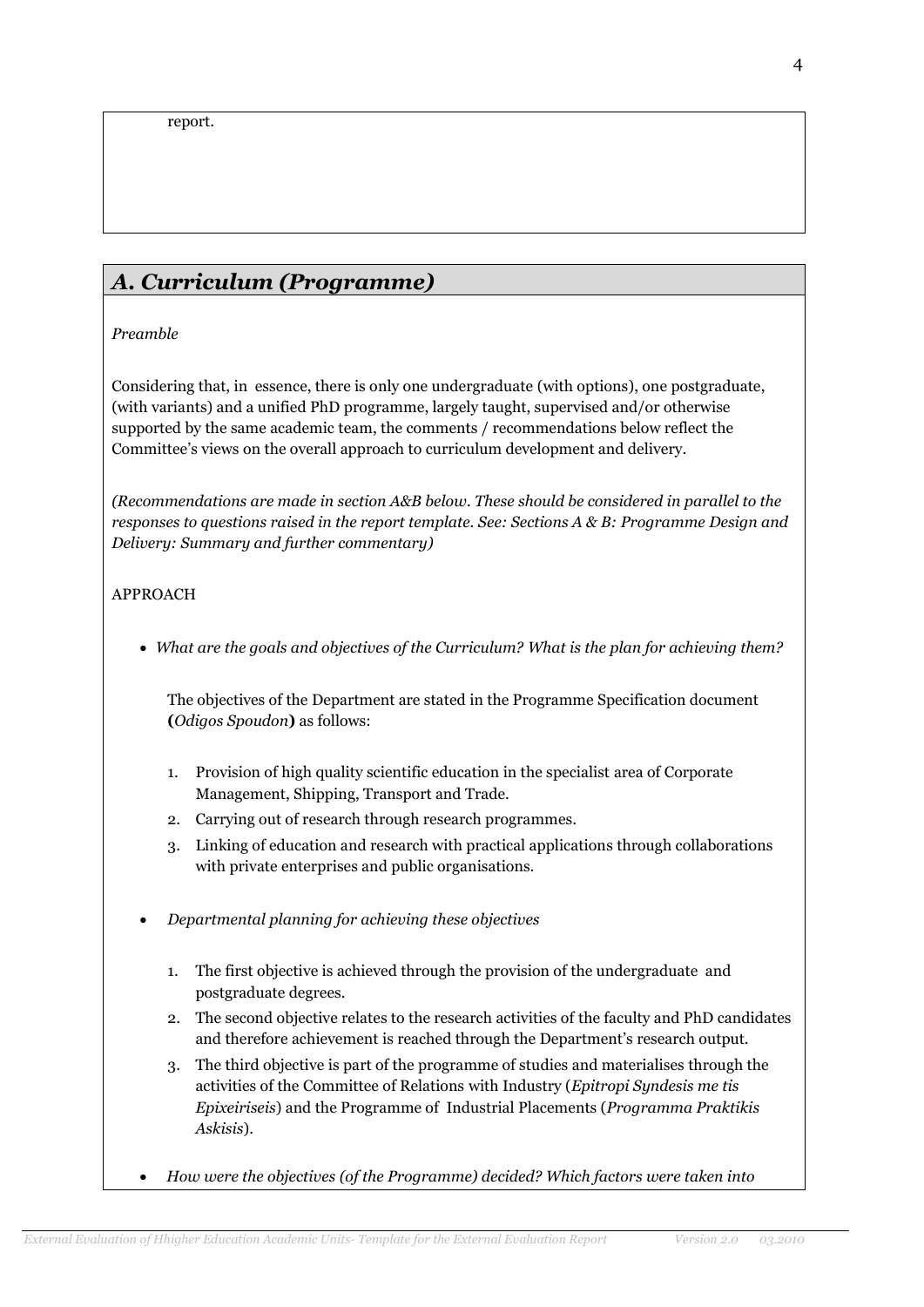*account? Were they set against appropriate standards? Did the unit consult other stakeholders?*

Greece is a major player in the global maritime industry and its shipping industry is a major contributor to the national economy. Furthermore the industry is an important employer of graduate students offering well remunerated career opportunities and is largely insulated from the current challenging situation of the Greek economy. The committee did not come across to evidence to the effect that either the objectives of the programme or the programme itself has ever subjected to consultation with other stakeholders. Having said this though, the Department's strong links, both industrial and academic, is enough evidence that the programme and its objectives are validated on a continuous basis. **The Committee recommends the establishment of an (informal) departmental**  *Advisory Board* **of industry executives and external academics that would offer structure; validation; and documented follow-up to future programme development efforts**.

 *Is the curriculum consistent with the objectives of the Curriculum (Programme) and the requirements of the society (industry expectations)?*

The undergraduate programme meets industry requirements, as evidenced by the employment statistics the Department provided to the Committee. The Committee further commends the Department for its *Work Placement Programme*, with a multitude of benefits for students, the Department, and the university by and large. Core subjects are structured and planned well, and options are available at an appropriate quantity and variety. The intensive teaching of English at all levels is also a commendable part of Programme design.

The same can be said for the postgraduate programme and the plans for its future delivery in English. The Committee noted that there are four degree specialisations, although, not surprisingly, there is a considerable degree of commonality between them. It appears that one specialisation is recruiting the majority of students (evidence of industry expectations, see above) and, therefore, **the Department is encouraged to review provision, vis-àvis societal demand, and consider rationalisation**.

*Has the unit set a procedure for the revision of the curriculum?* 

The Committee did not find any formal evidence of alterations to the programmes since their inception, nor any formal procedures for eventual reviews. Relevant recommendations are made in the A&B Summary Section below.

#### RESULTS

*How well is programme implementation achieving the Department's predefined goals and objectives?*

Success outcomes can primarily be measured by student destination statistics (on the taught programmes), and they can also be evidenced by the final degree grade achieved by the students. On both counts, the Committee is fairly reassured although destination statistics are relatively thin and the Department is addressing this challenge. This said, there is strong indication that graduates are in employment within reasonable time after graduation.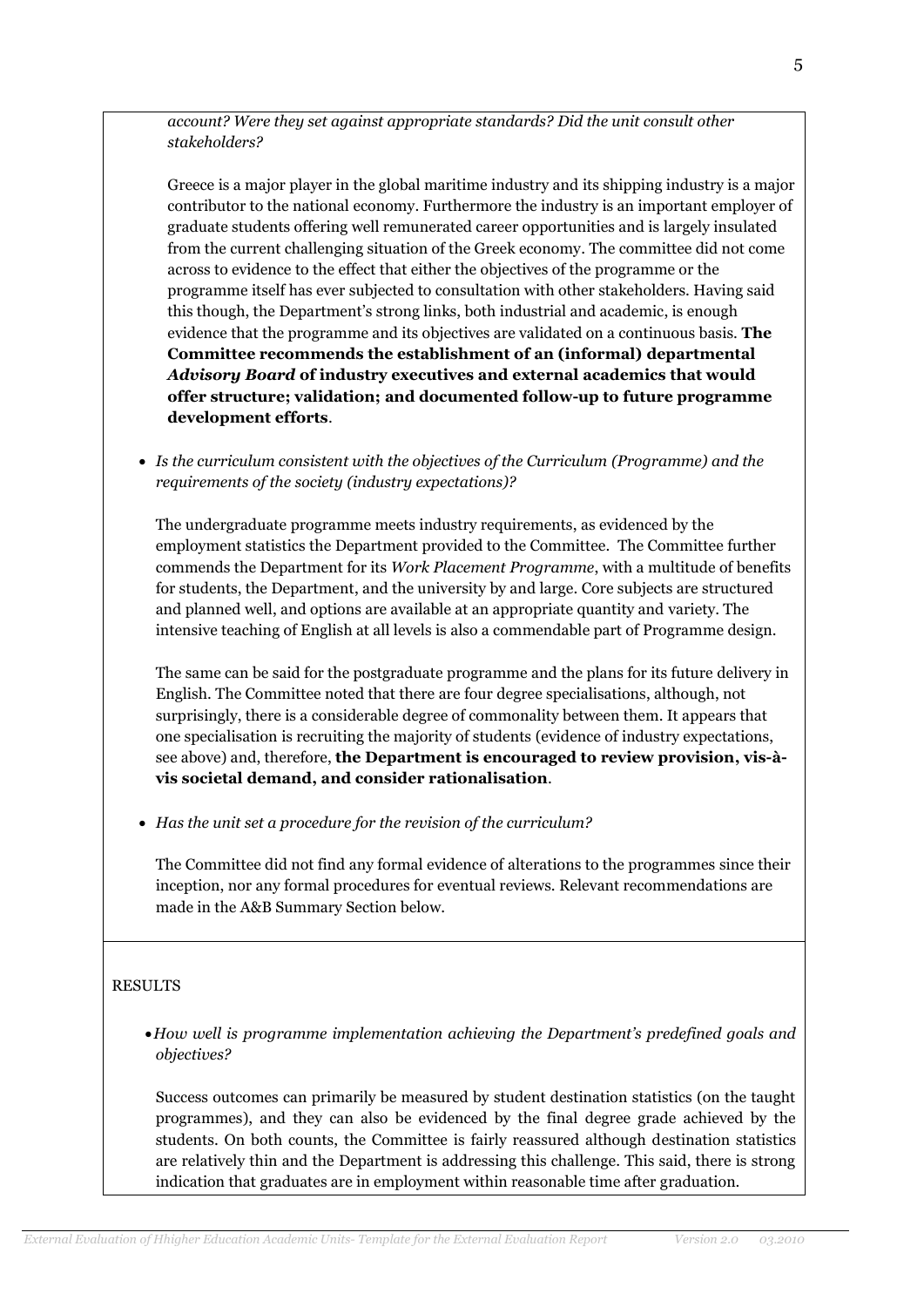With regard to achieving the Department's first objective, quote: "…*provision of high quality scientific education in the specialist area of Corporate Management, Shipping, Transport and Trade*…" the Committee has noted a conscientious effort of the Department to strike a balance between *scientific education*, as dictated by the requirements of a university Decree belonging to a Business School, and the coverage of the *practical aspects* of the industry (e.g. visits onboard ships or classes by ex-seafarers) that society deems indispensable for the employability of graduates of a specialisation as applied as this of shipping and transport. **In this sense, the Committee feels that the first objective may need to be rephrased to better reflect both programme contents and achieved outcomes. Moreover, the Committee encourages the Department to give higher priority to the completion of its alumni database.** 

## IMPROVEMENT

*Does the Department know how the Curriculum (Programme) should be improved?*

The Department, albeit informally, recognises and values the feed-back from society and it is prepared to take it onboard. **In the view of this Committee, this needs to be done in a more structural way, allowing for the follow-up and implementation of any past consultations. The establishment of an informal Advisory Board would be of great value in this regard.**

*Which improvements does the Department plan to introduce?*

The Department is fully aware of national and international best practice but it has not suggested any improvements or changes in the current curriculum other than a possible provision of the current postgraduate degree(s) in the English language. The Committee recognises that this is a worthwhile internationalisation effort in need of thorough planning and justification through market research. The Committee also feels that potential changes in the curriculum are constrained by the specialisations of the existing faculty (see section E below).

## *B. Teaching (Delivery)*

#### *Preamble*

Considering that, in essence, there is only one undergraduate (with options), one postgraduate, (with variants) and a unified PhD programme, largely taught, supervised and/or otherwise supported by the same academic team, the comments / recommendations below reflect the Committee's views on the overall approach to curriculum development and delivery.

*(Recommendations are made in section A&B below. These should be considered in parallel to the responses to questions raised in the report template. See: Sections A & B: Programme Design and Delivery: Summary and further commentary)*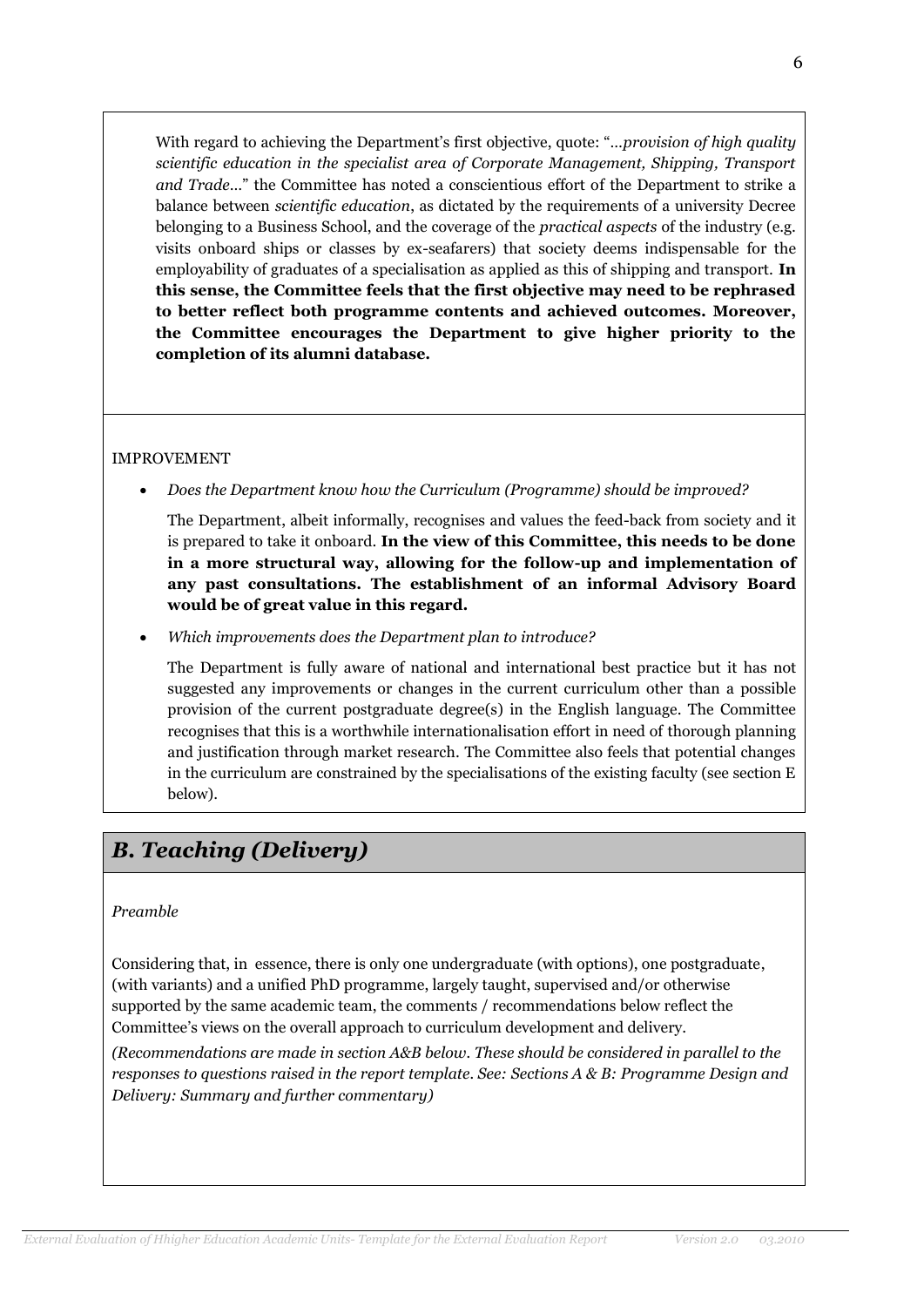## APPROACH

*Does the Department have a defined pedagogic policy with regard to teaching approach and methodology?*

- *Teaching methods used:* Teaching is primarily delivered via lectures, individual assignments and seminars.
- *Teaching staff/ student ratio:* 2012-2013: 1/29 2013-2014: 1/35
- *Teacher/student collaboration:* Through the meeting sessions with staff and students, the Committee confirmed the close ties and open door policy to student / staff relations.
- *Adequacy of means and resources:*

Teaching space capacity and suitability of available venues has been raised as an issue by both staff and students. The Department uses historic buildings in the centre of town not originally built for modern educational purposes. The University owns (through donations or otherwise) land where modern facilities could be constructed when the financial resources permit such a venture.

*Use of information technologies:*

Basic IT infrastructure is available and includes IT labs, Intranet with access to library resources etc., as outlined in the IER. The periodic renewal of hardware was raised as a challenge facing the Department, while students reported the extensive use of personal laptops as common practice in response to this. Laptops are also used by students during lectures, for research and note-taking purposes.

*Examination system:*

The Committee noted the lack of standardisation in the examination and assessment activities (both written and oral) which tend to vary from lecturer to lecturer and appear inconsistent over time.

## IMPLEMENTATION

*Quality of teaching procedures (delivery):*

Assessment of teaching quality is based on student responses via questionnaires. Lecturers at all levels, including PhD candidates in contact with students, are not required to have any teaching qualifications or training, and teaching observations do not form part of the evaluation process.

*Quality and adequacy of teaching materials and resources:*

Teaching material and resources appear adequate given the general constraints. Students highlighted that in many cases handouts and other materials are given after rather than before lectures and that the use of depository platform like e-Class is not consistent. **The Committee recommends that all teaching materials are made available to students well in advance and definitely before classes**.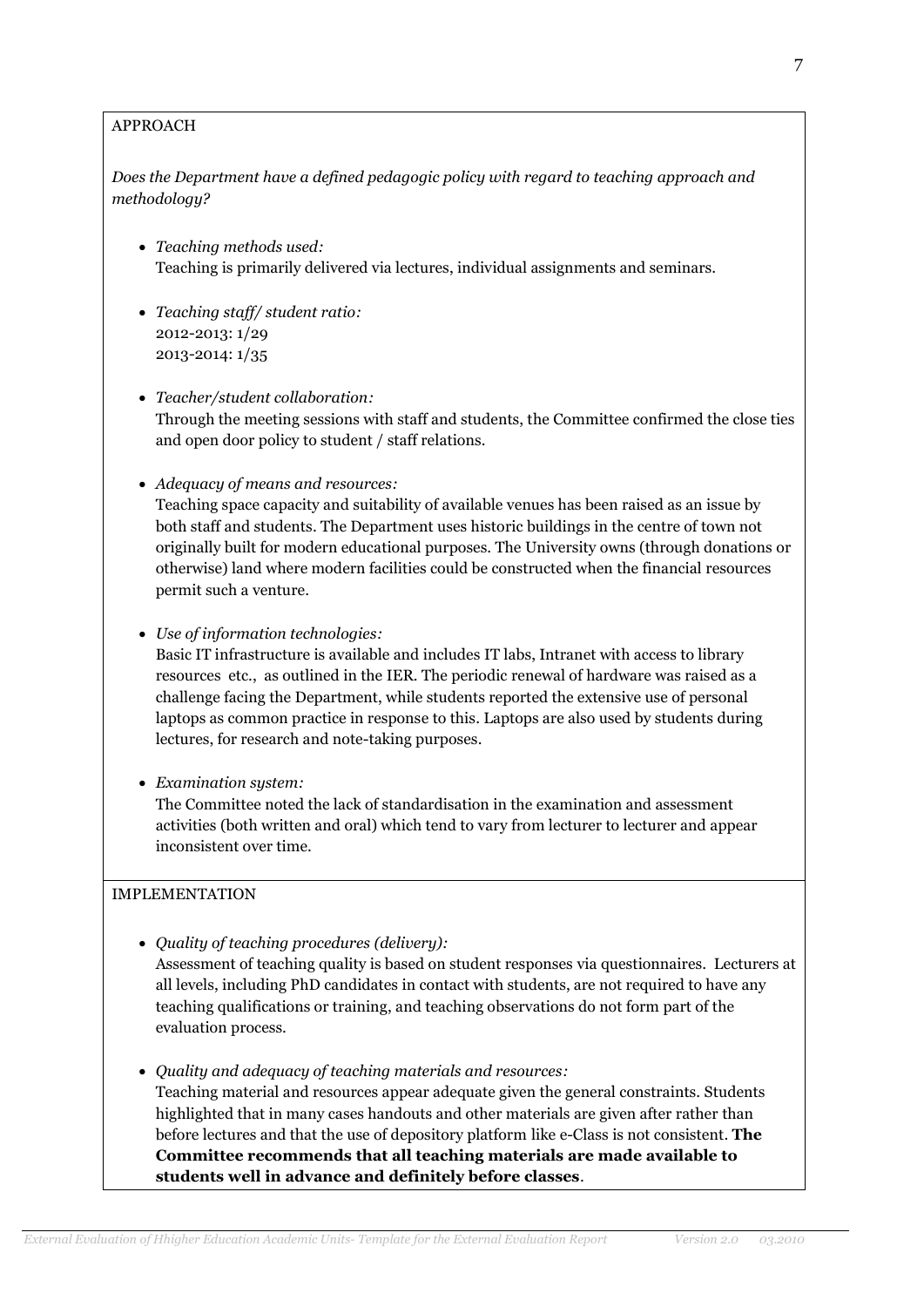- *Quality of course material. Is it brought up to date?* Quality of course material is considered adequate.
- *Linking of research with teaching:* In a number of courses, particularly those of the 'core', teaching is research-informed.
- *Mobility of academic staff and students:*

Mobility of staff appears to succeed in making use of both international mobility opportunities as well as entitlements (sabbatical leave). The Committee did not come across to evidence regarding the existence of an " End Report" describing the activity in question and its benefits for the staff member or Department. **If such reports are not as yet institutionalized, the Committee strongly advises on their necessity**.

 *Evaluation by the students of (a) the teaching and (b) the course content and study material/resources:*

As already mentioned, evaluation is largely dependent on student questionnaires, revealing very positive results, deriving, however, from a relatively small number of respondents. **The Committee would like to see in place a system of incentives/penalties enabling a greater part of the student body to timely respond to evaluation questionnaires**.

### RESULTS

*Efficacy of teaching:*

Judged by the student pass rates on courses, teaching appears to be delivering the desired results. Indicative comment from students: 'anyone that attends lectures, follows instructions and studies, will pass'.

- *Discrepancies in the success/failure percentage between courses and how they are justified:* The Committee did not sight detailed comparative statistics of student performance in different courses. However, anecdotal evidence obtained through discussions with staff and students suggests that there is a good degree of consistency of positive performance across courses.
- *Differences between students in (a) the time to graduation, and (b) final degree grades:* Again, the Committee did not sight detailed statistics relating to length of study vs. degree classification. The average grade of 6,83 and the average completion of 7,5 years (instead of 4) is blurred by the method by which statistics are presented in the first place, i.e. calendar years rather than student cohorts. The distribution of marks around the 6,83 average is fairly normal. In the case of the postgraduate programme, the average grade is 7,08 and completion time far closer to the target of  $1 - 1.5$  years.

The Committee strongly feels that until concrete action is taken to enforce the ' $v + 2$ ' rule, combined with setting limits on the number of deferred and referred decisions, any efforts in attempting to draw conclusions on progression and completion statistics will be massively skewed and therefore meaningless as a measure of teaching / learning quality.

 *The Department understands the reasons of such positive or negative results?*  The Department fully understands the limitations as described above.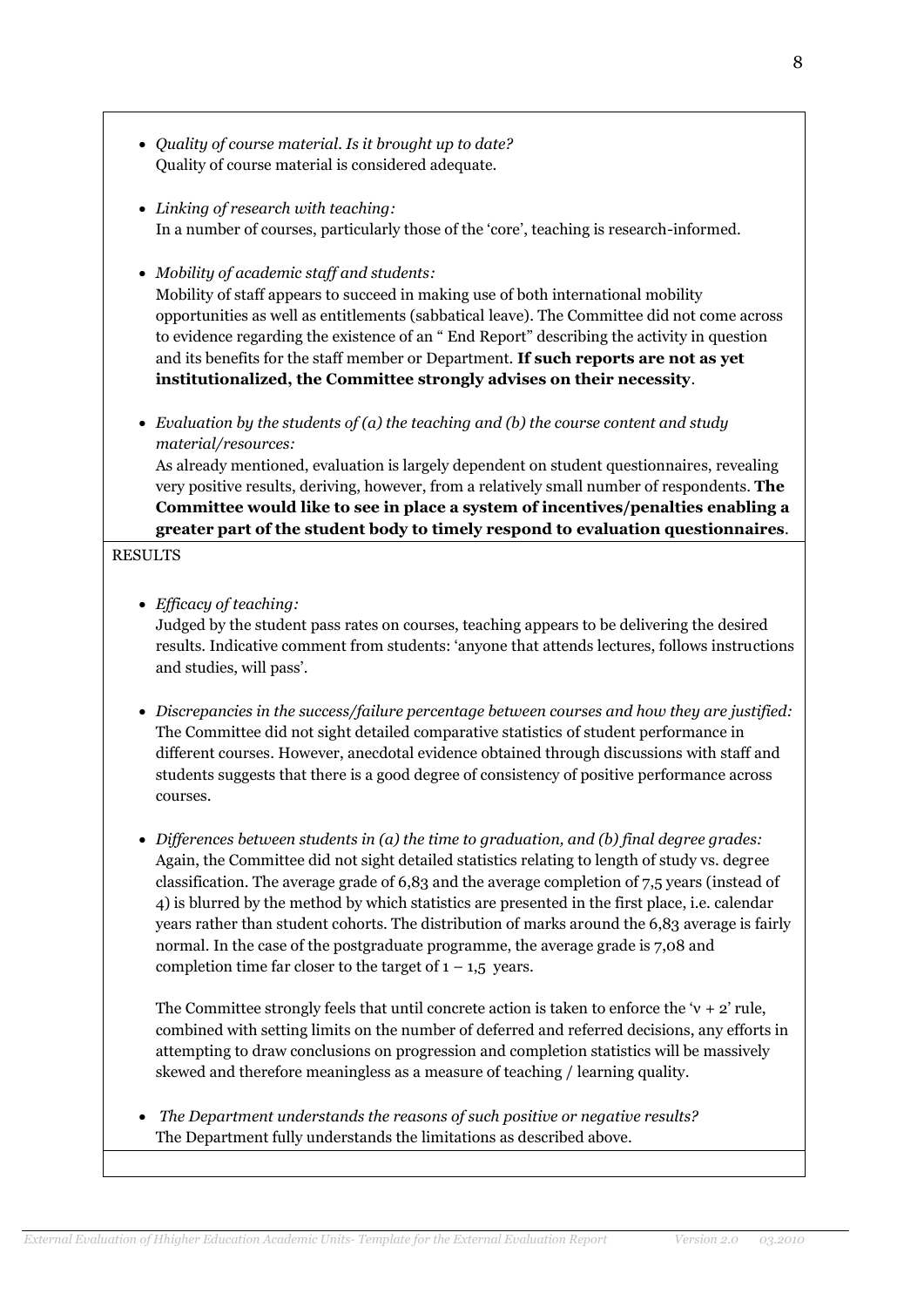#### IMPROVEMENT

- *Does the Department propose methods and ways for improvement?* In the absence of formal periodic monitoring and recording of programmes' development, it is very difficult to assess proposals for improvement as expected in the context of a quality circle audit.
- *What initiatives does it take in this direction?* (See comments above)

# *Sections A & B: Programmes' Design and Delivery: Summary and further commentary*

Having responded to the questions as required in the report template, the Committee wishes to expand further on the Programmes' and Courses' planning, structure and management adding the following comments and recommendations:

#### **Programme(s) Specifications**

The University does provide individual programme specifications documents (*Odigos Spoudon*) and annual updates, including general information to students with regard to studying under specific programme(s), which is recognised as good practice.

Whilst some of the items listed below might be present in the current document, it would be beneficial, for Quality Assurance purposes, if the Programme Specification Document also contained and observed the following very important topics and processes.

- *1. Programme Rationale*
	- 1.1 *Target market*: A more detailed target market analysis, considering internationalisation and competition should be considered. Short and Summer Courses should also be included as part of the Department's overall strategy.
	- 1.2 *Consultation with employers:* Current engagement with employers and industry is commendable. The Committee recommends the creation of an *Advisory Board* that will further benefit curriculum design and enhance employability of graduates in all programmes. Furthermore, it will provide additional consistent interaction between industry and department, opportunities for recommendations regarding changes in market needs and further facilitate student placements.
	- 1.3 *Recruitment strategy:* The Department might aim at recruiting students of higher academic potential, particularly in the postgraduate programme.
- *2. Curriculum Content, Design and Delivery*
	- 2.1 *Rationale for the programme and its structure:* The Committee recommends that future reviews of the programmes should reflect the strategic direction of the Department as a whole and the balance between teaching / learning and research activities.
	- 2.2 *Support for University policies and strategies:* Once the University's / Department's Strategy is finally agreed upon and published, the Committee recommends that the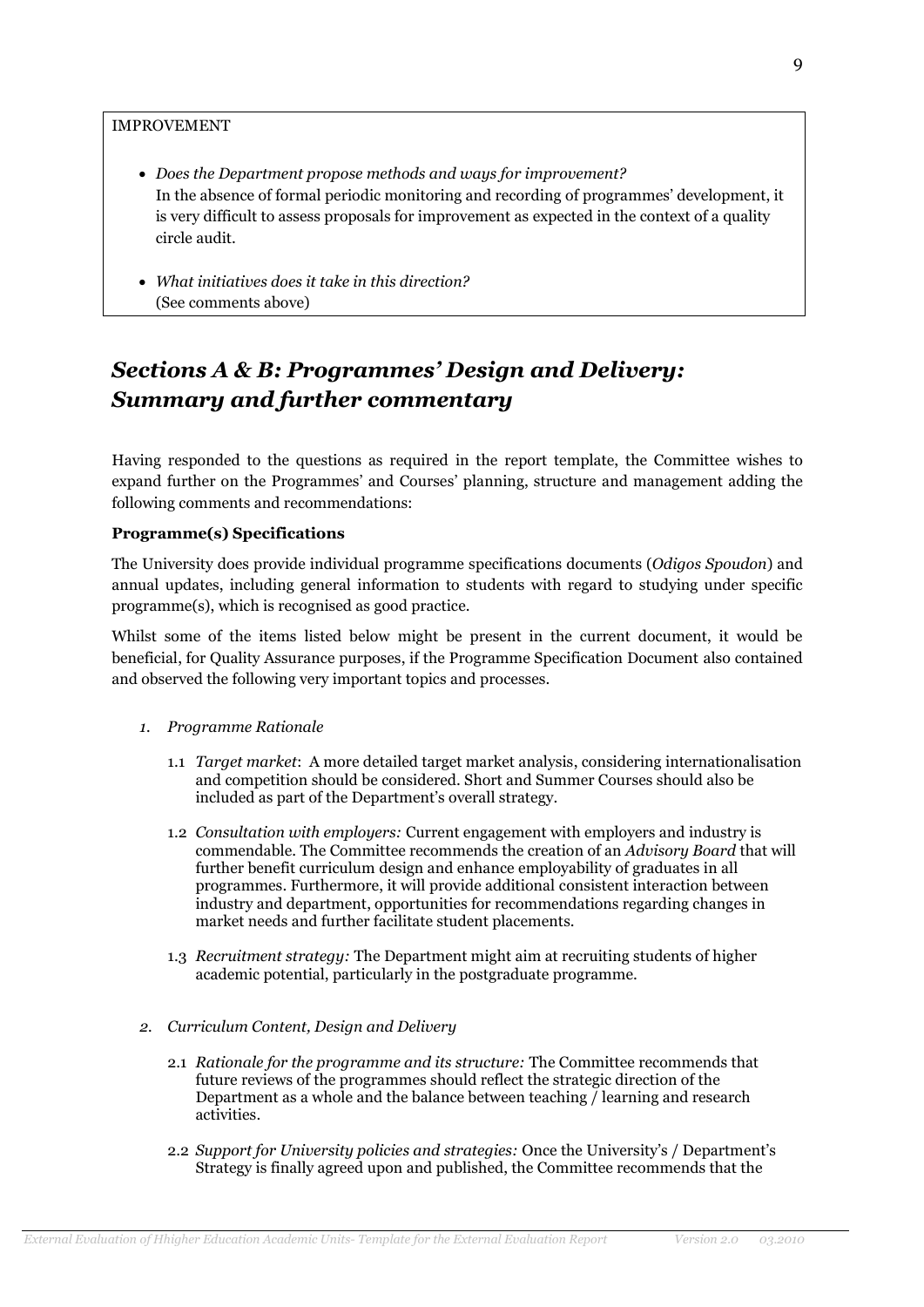Programme Specification Document should map how it strategically fits in the strategy's framework.

- 2.3 *Work-Based Learning Opportunities:* The Committee highly commends the current excellent practice of work placements and reiterates that the formation of an *Advisory Board* will further enhance this particularly important effort.
- *3. Teaching, Learning and Assessment*
	- 3.1 *Overall aims of the teaching, learning and assessment strategy:* The Committee identified course content overlaps which should be addressed. Differentiation between similar undergraduate and postgraduate courses should be made more distinct for the benefit of those undergraduates that wish to proceed with the post graduate degree in the Department. Assessments should include both written assignments and presentations, throughout the programme. It is recommended that the assessment strategy should include relatively brief assessments and short presentations.
	- 3.2 *Expected contact and Personal Study Hours:* The Committee strongly recommends that contact and study time on all courses should be reviewed making sure that the overall workload of the students remains balanced and within the expectations of the Bologna Agreement. It should further take into consideration that many students subsidise their studies with part time work, a reality that has to be recognised and accounted for in their daily hourly commitments.
	- 3.3 *Assessment Feedback:* The Committee strongly recommends that a feedback policy should be created whereby students are provided with feedback to work submitted within 2 maximum 3 weeks from the day of submission / examination.
- *4. Student Support and Learning Resources*
	- 4.1 *Induction programme for new students (first week activities):* The Committee highly commends the current good practice of a one day Induction for new students (combined with the publication of the 'student survival guide' and further recommends that Induction activities extend to a week-long series of events enabling new students to assimilate in their new community.
	- 4.2 *Teaching Accommodation and venues:* The Committee agrees with Department staff that current teaching accommodation is insufficient and recommends that the University addresses this issue as a matter of urgency.
	- 4.3 *Library Facilities:* The Committee fully shares the Department's concerns as regards potential interruptions of electronic access to Journals and Publications due to late payments to service providers and recommends that the University addresses this issue as a matter of urgency.
	- 4.4 *IT Facilities:* Whilst the IER describes the IT infrastructure as more or less acceptable, the Committee identified inadequacies in both numbers and age of PC's, with students regularly having to depend on their own equipment in order to complete their work. Adequate IT support is essential and therefore the Committee recommends that the University addresses this issue as a matter of urgency.
	- 4.5 *Personal Tutoring:* The Committee highly commends the current excellent practices of 'open door' 24/7 staff availability and passion of care for student needs, creating a 'family' atmosphere in the Department. The Committee however suggests that staff availability to students is somehow regularised, in order to achieve a better work /private life balance for staff members.
	- 4.6 *Staff Availability*: Building on the above, the Committee recommends that Secretarial / Admin support for students should consider rescheduling the 10:00 – 12:00 opening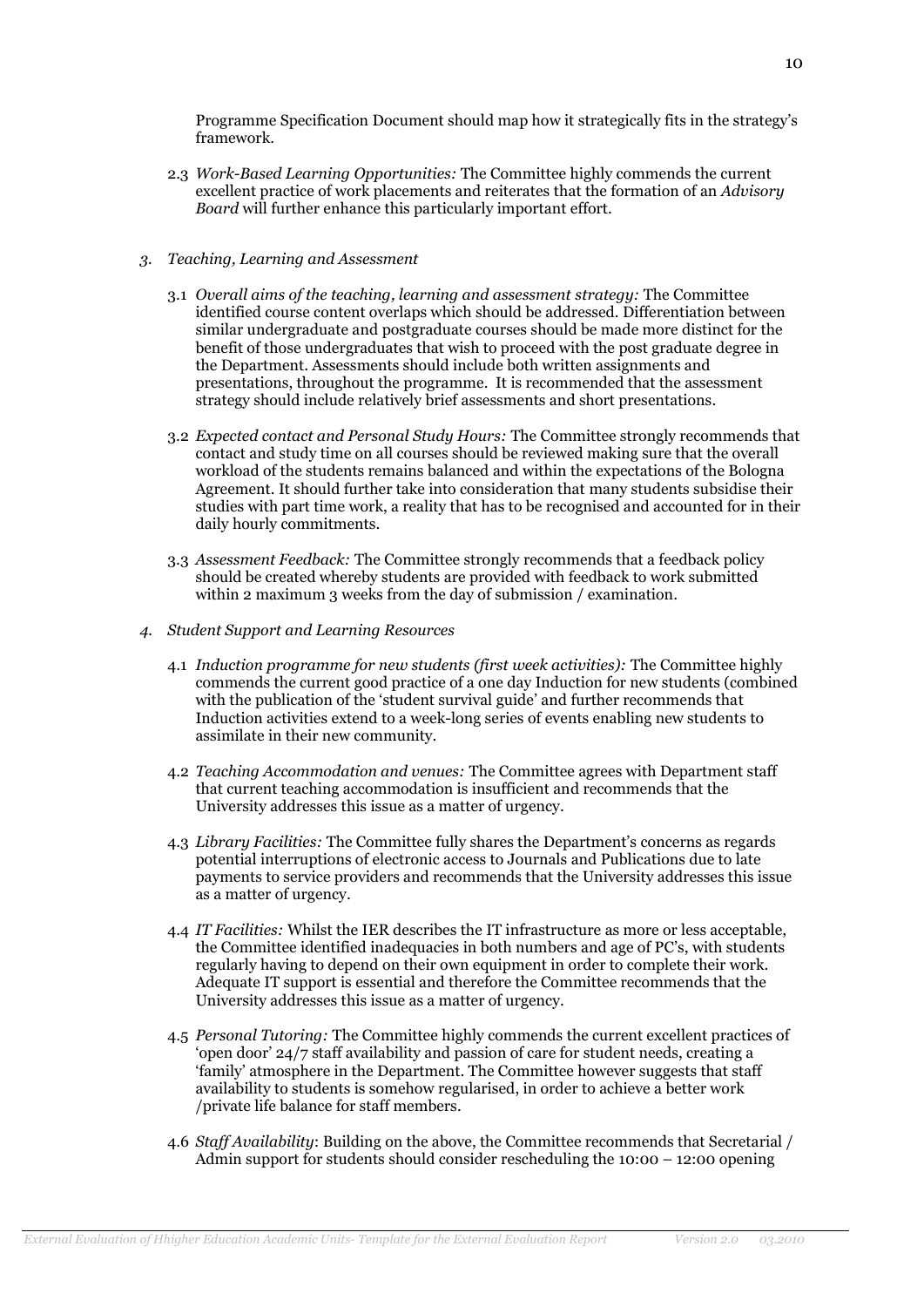time slots, in line with the 3 hrs teaching sessions that normally run at the same time, so that students can benefit from the services provided without having to miss lectures.

- 4.7 *Project Supervision and Management*: The Committee did not sight a final project handbook, which might well be available. Through discussion with staff members however it became evident that student projects are examined and marked at the end of the cycle, after submission and public presentation. The Committee highly recommends that a new approach is employed where progress is monitored and marked in stages (such as Project Proposal, Literature Review, Progress Report, Final Report and Presentation) and that the concept of a second supervisor is introduced for moderation purposes.
- 4.8 *Pastoral Support*: The Committee has already highly praised members of staff for their commitment to pastoral support for students. It has however identified areas that need improvement, in particular with regard to students with special needs. It is recommended that the Department formulates a policy, formally addressing, among others, extra time allocation for dyslexic students etc. Access for students, staff and visitors with special mobility needs should also be addressed as a matter of urgency.
- 4.9 *Extenuating Circumstances*: The Committee recommends that a policy regarding extenuating circumstances should be considered.
- *5. Quality Management*
	- *5.1 Staff Roles*: Students should be provided with a clear description of the roles of the academic staff they are likely to be in contact with and the channels of flow of responsibility and decision making in matters relating to the programme provision. The Committee has identified the following key roles and strongly encourages that their functions are documented and explained to students: *Head of Department; Programme Leader; Course Coordinators.*
	- 5.2 *Programme Committees:* It is recommended that each programme of study has a Programme Committee comprising of the Head of the Department, Lecturers and student representatives that meets at regular intervals ( at least once per year) to discuss good practices, challenges and practical issues relating to programme delivery. Meeting minutes should be formally kept and action points followed up.
	- 5.3 *Setting Exams and Assessments*: Whilst fully respecting academic freedom, the Committee highly recommends that draft exam papers, together with model answers be submitted, prior to the examination date, to the Programme co-ordinator or Head of Department for moderation purposes. Moderation is purely intended to ensure avoidance of human errors such as spelling or numerical mistakes, clarity of phrasing of questions and instructions, question weightings etc. without however questioning in any form or shape the academic integrity of the examiner.
	- 5.4 *Marking and Moderation Arrangements*: as per above, marking moderation is intended to ensure avoidance of human errors (such as adding mistakes) without however questioning in any form or shape the academic judgement of the examiner / first marker.
	- 5.5 *Annual Monitoring:* The Programme Leader should prepare a Programme Review at the end of each academic year which should include student performance, lecturer's comments and actions arising from Programme Committee meetings. The aim of this recommendation is to establish a continuous improvement process with the necessary paper trail for future scrutiny.
	- 5.6 *Programme Specific Regulations*: The Committee identified the issue of low class attendance and participation. It therefore recommends that consideration is given to ways of developing overall student engagement. Examples could be 'Clubs' with specific interest groups, initiatives such organising conferences on specific themes, competitions, prizes and other incentives.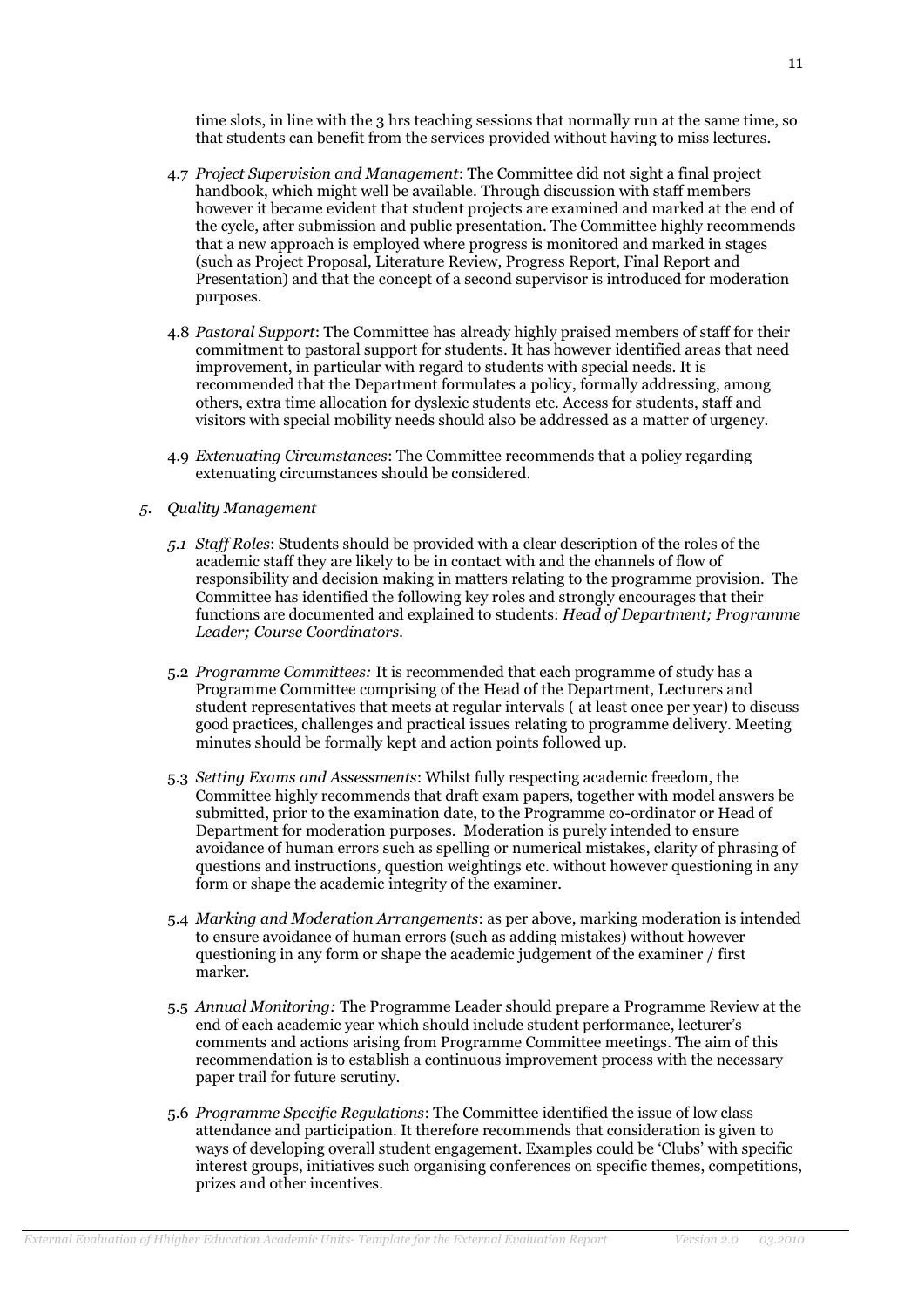5.7 *Plagiarism and Academic Offences Procedures:* The Committee recommends the establishment of a rigid policy regarding plagiarism and the consequences for offenders. Where possible, electronic submissions should be tested by specialized software, such as Turn-it-in, although it is recognised this can be challenging due to the use of the Greek language. Alternatively the use of question and answer sessions, when plagiarism is suspected, might confirm or defend the ownership of the work presented.

#### *Course(s) Specifications*

The University does provide individual courses specifications, which is recognised as good practice. However, the format and information provided therein appears somehow inconsistent across courses. It is highly recommended that the format and presentation of individual course specifications is standardised and always include the following (an example of a course specifications document appears in the Appendix):

- **1.** *Aims:* clearly stating what the course intends to provide to the student.
- **2.** *Learning Outcomes*: clearly stipulating that 'upon successful completion this course the student will be able to'….

The learning outcomes' descriptors should always be the appropriate for the specific level of studies.

- **3.** *Indicative Content:* generally outlining the lectures, tutorials and workshop topics that are considered necessary in order to achieve the learning outcomes.
- **4.** *Learning and Teaching Activities*: practically outlining how the teaching and learning material will be delivered through for example a mix of lectures, tutorials, workshops, industrial visits, guru lectures, seminars etc.
- **5.** *Learning Time (1 ECTS = 28 hours)*, providing a detailed time allocation between the various activities relating to the completion of the course, such as direct contact time (lectures, tutorials, seminars etc.), self-study, preparation of course work, assessment and exams etc. The sum of the time allocated in the various activities should not exceed the weight (number of ECTS credits multiplied by 28hrs per credit) allocated to the course.
- **6.** *Assessment Details*: specifying the mix of formative and summative assessments through which the achievement of each and every learning outcome will be measured and confirmed as met.

It is highly recommended that assessment comprises of more than just one 'single point' examination, is transparent and consistent over time capable and of capturing the attainment of the learning outcomes. Students should be reminded that class participation is an essential prerequisite and when possible a small % of marks should be allocated to this. A sample of past exam papers and course work should be accessible by the students. Furthermore, in the case of examinations, model answers and marking criteria should be provided so that second markers / moderators can be guided accordingly. The Committee strongly recommends that, to the extent possible**,** methods of examination / evaluation that may be interpreted as subjective by the students (e.g. verbal examination) should not be used in the assessment process**.**

7. *Indicative Course Materials and Reading*: listing the supportive resources required such as text books, lecture notes, general references etc.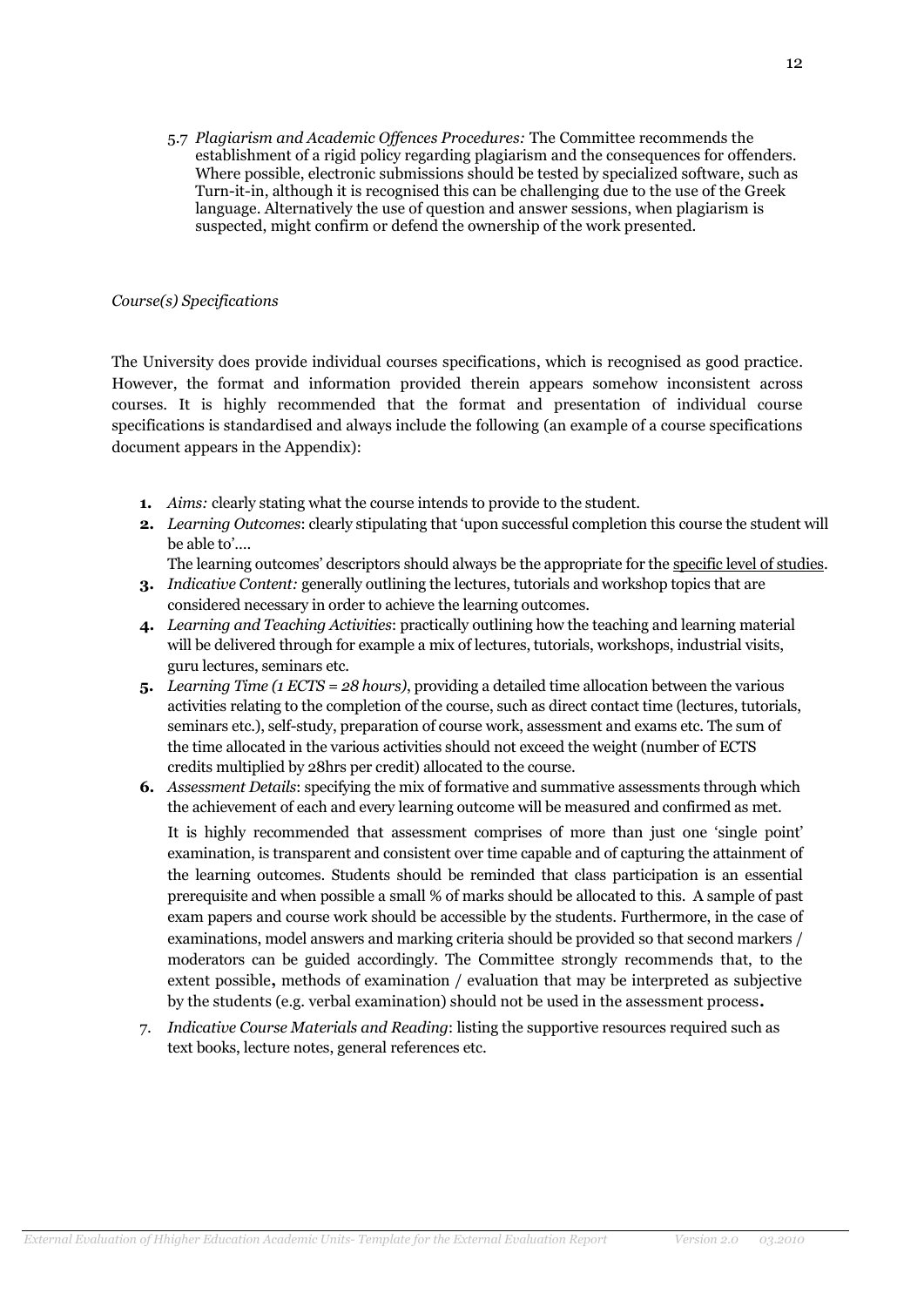## *C. Research*

## APPROACH

As stated by the Department, their mission is "to promote high quality teaching and research, excelling in the international academic community, while inspired by the values and tradition of the world-leading maritime Aegean environment and Europe". In line with their mission statement and building on strong links with the industry, the current research policy of the Department is to conduct both fundamental and applied research in the three main academic domains, namely, shipping, (maritime) transport and trade. To this end, its members are actively involved in academic and contract research promoting their international presence through research collaborations and striving for academic excellence. The research policy and orientation of the Department is evident through the activities, publications and projects undertaken by its members.

The research output of the Department suggests that faculty tend to conduct research in their own area of scientific training and specialisation. As such, the range of research specialisations within the Department is quite broad compared to similar departments abroad. During discussions with faculty, a shared understanding of the need to maintain an active research profile and a good research record were clearly evident.

Based on discussions with the junior faculty, it was noted that collaborative research with *some* senior members works well and this is already evident by the joint publications produced as well as the participation in a number of joint research projects. The Committee considers this to be good practice. The Committee further recommends that a *Research Coordinator* may be appointed next to the Department head, to develop research strategy and provide focus ensuring that the Department's research output reflects the "research core" and exploits synergies that may exist within and between the various thematic research groups. It is also proposed that a formal review process be established to (i) provide each staff member with guidance and research direction consonant with the Department's overall research strategy and (ii) review each faculty member, say on an annual basis, regarding their goals, methods and aspirations with regard to research. These discussions can be aligned with the internal standards already in place for assessing research in the context of tenure and promotion of individual faculty.

## IMPLEMENTATION

Five thematic research groups - the "research laboratories"- currently operate within the Department, carrying out both theoretical and applied research. These are:

- Laboratory of Research in Shipping and Port Management- ReShip
- [Laboratory of Geographic Information Systems, Geo-Economy and Geopolitics-](http://www.stt.aegean.gr/geopolab/GEOPOL%20PROFILE.htm) GEOPOL
- Laboratory of Informatics and New Technologies in Shipping, Transport and Insular Development – LINTSTID
- Laboratory of Research on Transport and Decision-Making TRANSDEM
- Laboratory of Applied Economics and Finance- LabAEF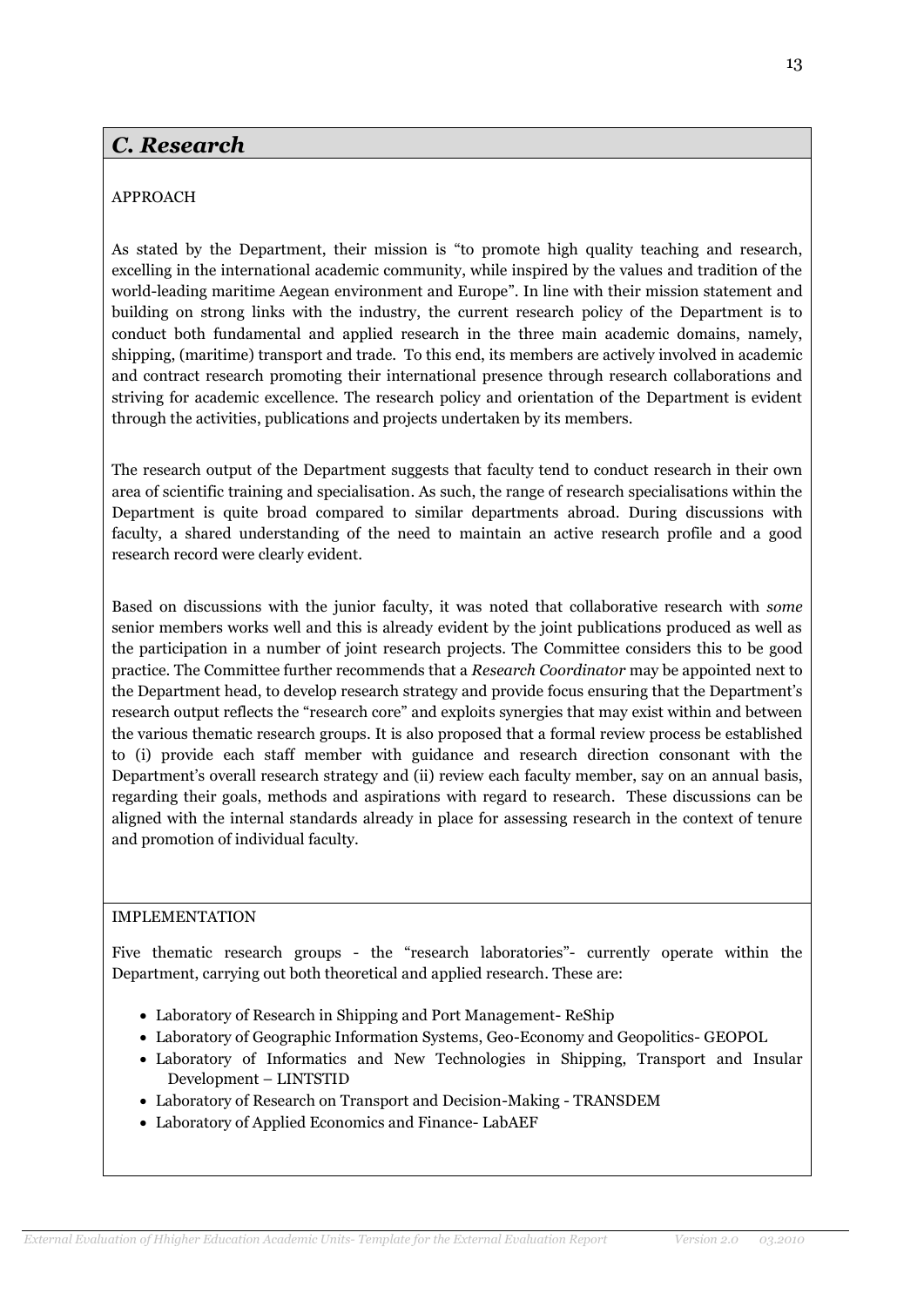Apart from faculty, research staff comprises PhD students, a limited number of post-docs and research associates. Occasionally, students from the taught postgraduate programme contribute to the work of a research lab. The Department has been running a doctoral program since it was established in 1998. The Committee is informed that PhD students that are not self-funded are supported either by the Greek State's Scholarship Foundation (IKY), Scholarships ΗΡΑΚΛΕΙΤΟΣ, Scholarships ΥΠΑΤΙΑ or by Department funds generated through research projects and/or the postgraduate degree programme. This model of funding PhD research is generally in line with what can be found in other research led universities.

The Doctoral program offers the choice for the PhD theses to be written either in the English or Greek language. Over the recent years, more PhD students opt to write their doctoral theses in English facilitating the wider dissemination of research findings and publications in international journals.

Since its inception in 1998, the Department has produced 17 PhD holders and, currently, 60 PhD students are registered on the PhD Program. The Department strongly encourages and supports its PhD students to publish papers in reputable journals. The Committee commends this practice and would like to see this continued and enhanced. It is worth noting that, upon graduation, these individuals may further contribute to the Department or University in different ways through their connections to the Greek or overseas maritime industry and other academic appointments.

The research infrastructure, largely amounting to computer hardware and software, does not necessarily fully support the research needs of the Department. However, it is generally commendable that the existing resources supporting research are used effectively and efficiently. The equipment of the research labs was acquired through funds from research projects. Furthermore, research space capacity and suitability of available venues has been identified as an issue. The Department hopes that more space can be made available to it through the development of new proposed university facilities in a large plot already purchased for this purpose in the area of "Ταμπάκικα". **It is noted that the Committee was not provided with a specific strategy or timeline of how this can be achieved, however, it is recommended that this issue is addressed by the University as a matter of urgency**.

According to the faculty, library resources are satisfactory and the availability of fully operating online access facilitates the faculty's research productivity and flexibility of working off-site. However, the Department expressed major concerns with regard to potential interruptions of electronic access to journals due to late payments to service providers. Furthermore, there are limited funds for online access to a wide range of research journals. The Committee recognises the financial constraints but **recommends that (i) the University addresses this issue as a matter of urgency and (ii) the Department explores other financial means to expand the range of journals supporting the multidisciplinary research undertaken by the five research labs**.

The research output of the Department is significant and spans a wide spectrum of specialisations. It is disseminated through the production of books and publications in peer-reviewed scientific journals and international conferences in the faculty's respective academic disciplines.

Faculty members have collaborated successfully with colleagues from academic institutions elsewhere in Europe and the US (e.g. MIT, University of California in Santa Barbara, Cardiff and Leeds Universities in the UK, Technion University in Israel, etc.). The Committee encourages this good practice contributing to the promotion of the Department's research worldwide.

It must be noted that the faculty has limited options for financial support in conducting academic research beyond the participation in competitive research projects. Faculty members are active in securing research funding from European, national and limited private sources.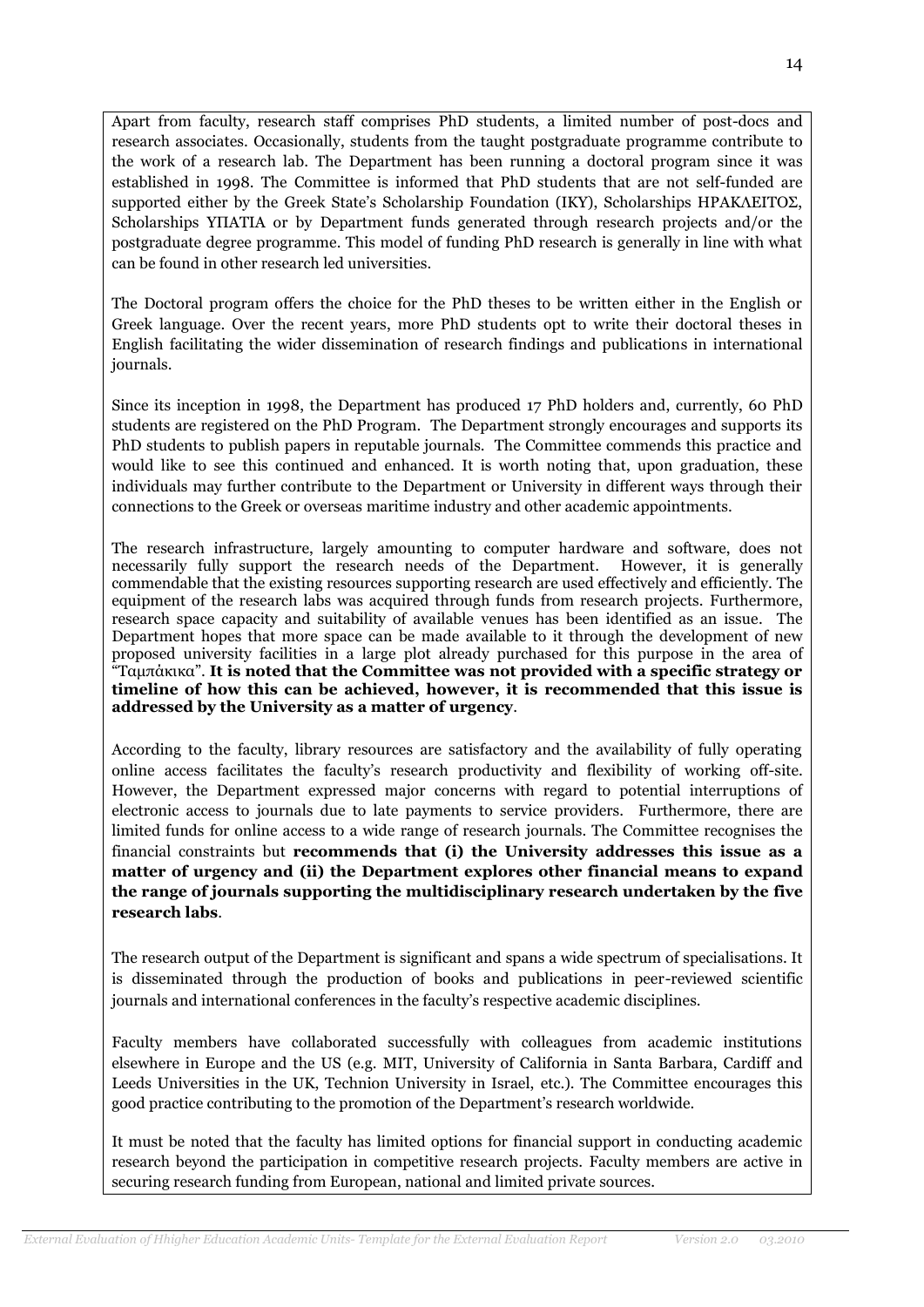An important activity of the Department is the wide dissemination of the research produced by faculty and research staff to the national and international community. This includes the electronic newsletter of the University and the Department's website which reports on a continuous basis information on research, publications, conferences and service activities of its members.

Finally, the Department organises a series of regular research seminars where research collaborators are invited to present their research work to the faculty and Ph.D. students. Part of the research output undertaken in the research labs is also disseminated via these research seminars.

### RESULTS

The Committee acknowledges the team-work efforts and cooperation that generally prevails in the Department, but it would nevertheless like to see such efforts intensified further across specialisations, in order to better exploit synergies, particularly between labs, which hopefully should find their way into a research-driven curriculum.

Evidence of the quality of the research work produced by the faculty is reflected in the Departmental research output as described in the IER for the years 2011-13. A careful examination shows that, during this period, there are notable achievements, both in terms of quality and quantity, relative to the size of the faculty. Members of the faculty have made a high number of contributions in peerreviewed journals and received a high number of citations. Furthermore, faculty disseminates its research through conference proceedings. A large number of [papers have been presented with](http://www.dmst.aueb.gr/index.php/en/researchen/publicationsen/30-researchen/419-conferencepublications-en)  [multiple co-authors from the Department during 2010-12 at refereed internationally recognised](http://www.dmst.aueb.gr/index.php/en/researchen/publicationsen/30-researchen/419-conferencepublications-en)  [conferences,](http://www.dmst.aueb.gr/index.php/en/researchen/publicationsen/30-researchen/419-conferencepublications-en) such as, the International Association of Maritime Economists, Transport Research Board, European Transport Conference, World Conference of Transport Research Society.

Based on the above, the Committee understands that the Department has clearly placed more emphasis on publications in refereed conference proceedings rather than journal peer-reviewed publications. **The Committee feels that the adoption of a journal list (including high impact factor journals relevant to the main research domains of the Department) can contribute towards providing focus and improving the quality of the research output**. To this end, the Department should prioritize research assessment based on journal publications placing less emphasis on conference proceedings.

Further significant indicators of the impact of the research produced by the Department include the joint industry-academia research initiatives, the links with the local maritime community and the advantages that the long maritime tradition of Chios island offers to the Department, the academic recognition of the faculty, international collaborations, external visibility, rewards and awards. International networking and recognition of the research staff is evidenced from the research partnerships with well-known institutions/organizations in Shipping and Transport, memberships in the Editorial Boards of respectable journals, prizes for scientific work and academic contributions, patents (faculty hold 2 patents), presentation of papers at national and international conferences. A few examples are worth mentioning. One of the research labs, RESHIP, continues to be elected Council membership of IAME (International Association of Maritime Economists) since 2008. Recently, RESHIP assumed responsibility to act as the Secretariat of IAME. The Department is one of the founding members of TRANSPORTNET, the European University Network of eight well established universities, aiming to create a European centre of excellence in the field of maritime and transport, promoting teaching and research collaborations in the above areas. Benefits of joining TRANSPORTNET include the participation of the Department in collaborative EU research projects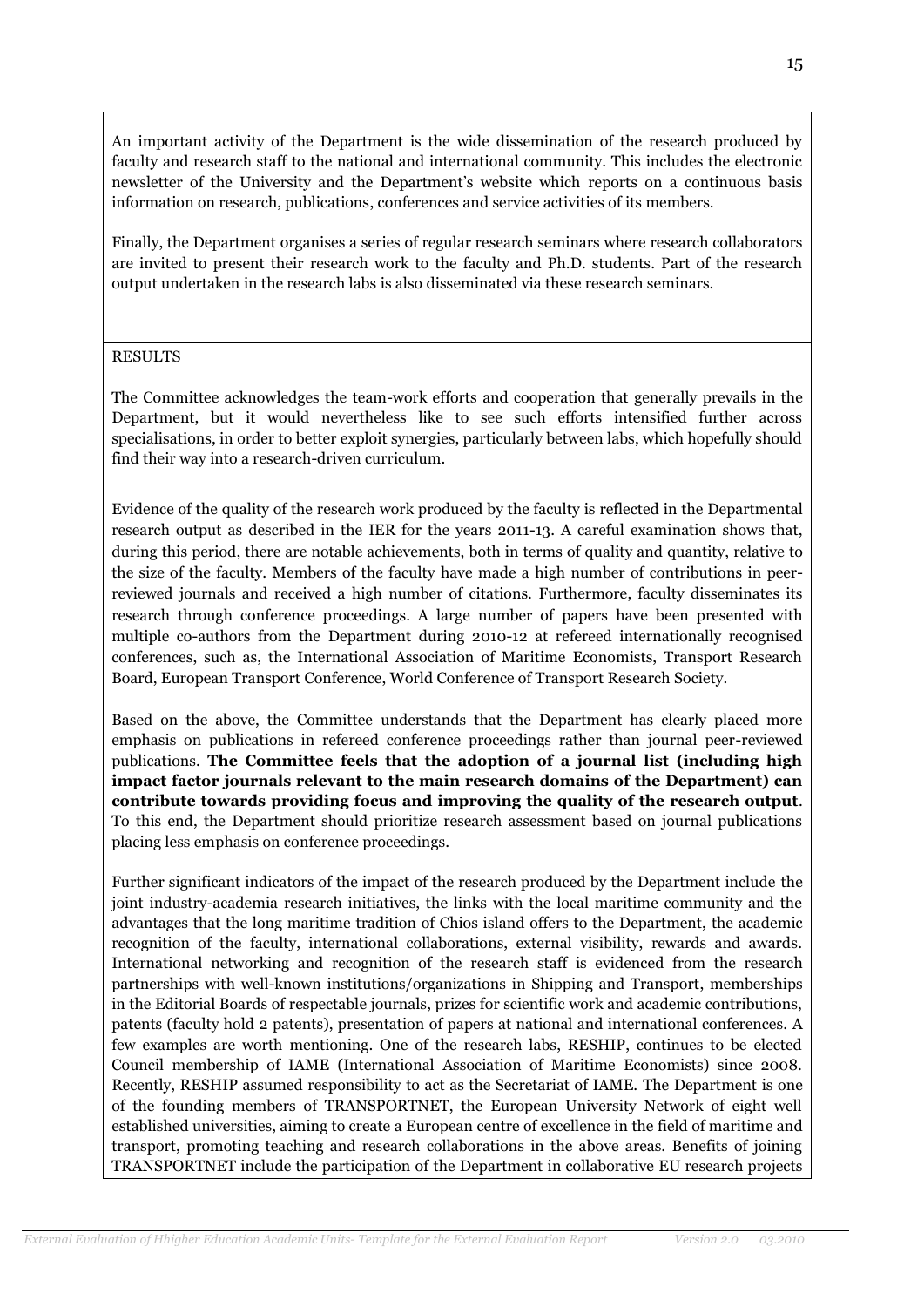jointly with the member universities. Furthermore, TRANPSORTNET offers a European PhD Program in which PhD students of each host University benefit from the close research links with the other member universities. For example, PhD students currently registered on the European PhD Program, which started operating in 2010, are given the opportunity to attend PhD courses at any one of the other university members of TRANSPORTNET.

Faculty members and PhD students of the Department have received awards for "Best Paper" at conferences, such as, the International Congress of Coastal and Marine Tourism, the International Choice Modelling Conference, ΙΑΜΕ and Transportation Research Board. It is worth noting two specific awards received by the Department, namely, (i) the 2013 Lloyd's List, Greek Shipping Awards 2013, "Piraeus International Centre Award 2013" for the outstanding contribution of the Department to the emergence of Greece as a Maritime Centre, and (ii) the 2006 Lloyd's List Award for Maritime Innovation.

Faculty members are actively involved in editorial positions of international journals, including the Journal in Shipping and Transport, Build Environment Project and Management (Emerald Journals). Furthermore, Guest Editorships are noted for the Journal of Intelligent Transport Systems, Research and Transportation Economics, Transport Reviews and the Int. Journal of Managing Projects in Business. It is also noted that Ph.D. students have presented their work at internationally recognized conferences, which is a notable achievement by international standards.

Faculty members have been involved in sponsored research projects either as coordinators or partners. As it was reported during the Committee's on-site visit, the total research project funding generated by the Department over the last 16 years has been 8.7m Euro. A significant amount of funding comes from EU research projects (such as, FP7) and other national research funds.

Finally, Department members have been involved in research activities of practical relevance and have developed close links with local industry in Greece. Noteworthy is the fact that, in Sept 2013, the island of Chios has been acknowledged by OECD as a leading global-city in port related research.

## IMPROVEMENT

The Committee recognises that the flexibility and autonomy of the Department in the implementation of their strategic goals for research is limited by the requirements imposed by the Greek State on minimum teaching hours by course and by member of staff, and by limited financial support from the State. To this end, any initiatives for improvements in research undertaken by the Department, such as, recruitment policy, financial planning and resourcing, can only be viewed within this restrictive framework. Nevertheless, the Committee proposes the following:

## **Recommendation C.1**

It would be beneficial for the Department to establish a position of *Research Coordinator* to formally define its strategic research direction, in line with the Departmental mission statement, and provide research focus and guidance for future research priorities in the Department. Also the Committee recommends that a formal staff mentoring process is established for assessing the research work of faculty members. The latter will provide a more formal link between good quality research output and promotions. For example, as a first step in terms of setting research standards, the Department may create its own list of academic journals, reflecting the "research core" of the Department, ranked by quality/ impact factor. There are many internationally used journal rankings that can be deployed to assess the quality of various publication outlets.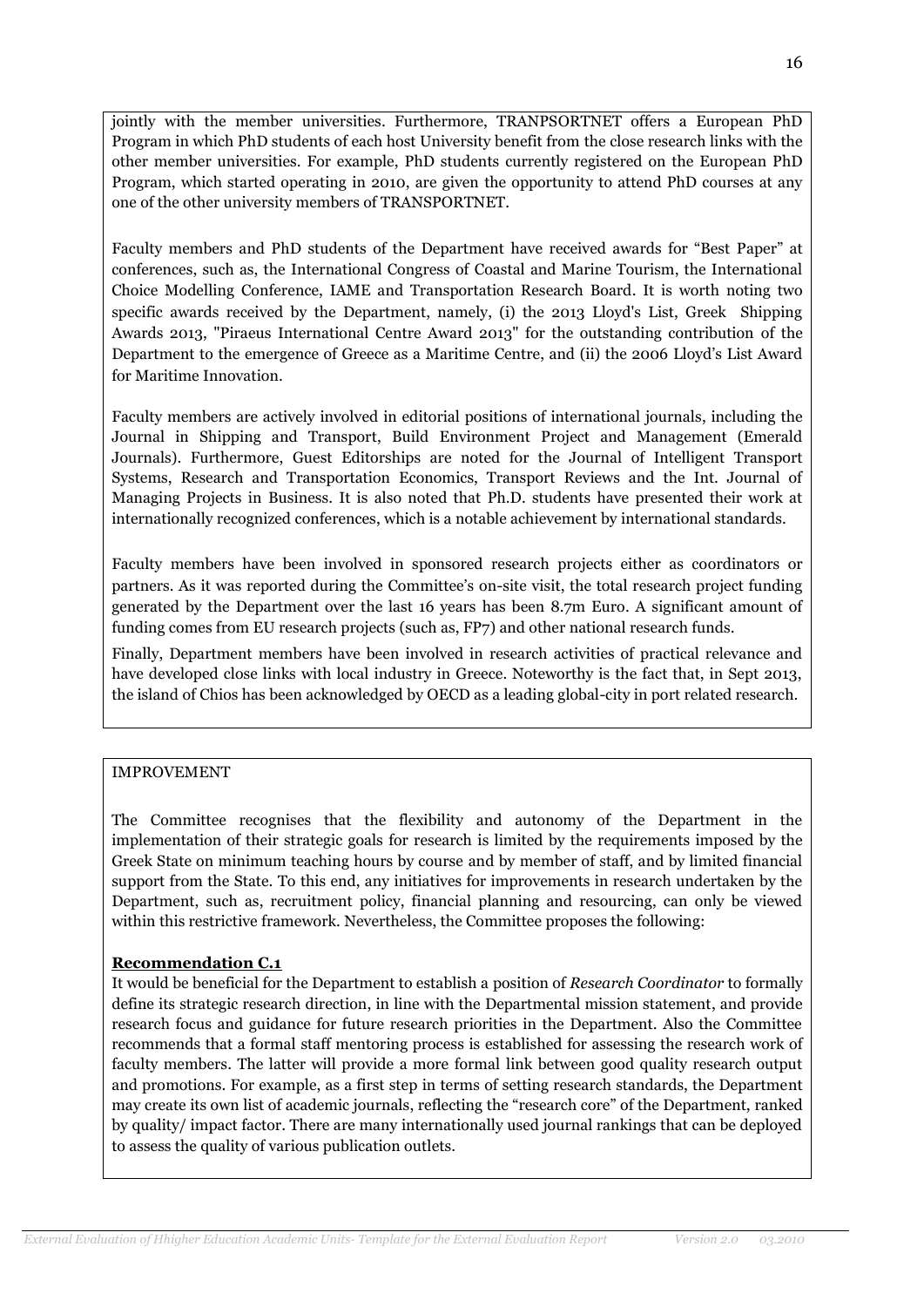#### **Recommendation C.2**

The Committee encourages the Department to strengthen the PhD Programme and promote links with Universities abroad. In this direction, it is recommended that the Department exploits the benefits and opportunities offered by the Department's participation in the European PhD Program which is jointly delivered with 7 other universities of the TRANSPORTNET. Building a significant body of high quality doctoral students can make a substantial contribution to the departmental research output. The Committee suggests that this can be achieved if the Department allocates additional financial resources to attract researchers with high potential, such as offering a number of PhD scholarships to the most promising candidates.

### **Recommendation C.3**

Despite the relatively small size of the Department, the research output is significant and commendable. The Committee encourages intensification of the already good collaboration between faculty, PhD students and post docs, in order to enhance productivity, and support to the junior faculty. Furthermore, the Department is strongly encouraged to build on the positive picture created by its graduates in the market place, and further relate to its alumni network.

### **Recommendation C.4**

Currently, the limited suitable research space poses a challenge for the Department. New proposed university facilities in a large plot already purchased for this purpose in the area of "Ταμπάκικα"will allow the Department to increase its space for postgraduate education and PhD students, create additional capacity for research staff, modernise the research labs and infrastructure and generate more research income. The Committee recommends that this issue is addressed by the University as a matter of urgency.

## *D. All Other Services*

## APPROACH

 *How does the Department view the various services provided to the members of the academic community (teaching staff, students)?*

The department provides to students PC labs, labs for funded research, administrative services to faculty and students, student counseling, and electronic and physical libraries. Within the existing financial constraints, the department feels that faculty and students receive reasonable support.

The single most important concern raised by the Department was with the quality and availability of classroom space. Increased enrollments have rendered existing space marginally sufficient. The Department rents (at a considerable cost) additional space near the main building, and uses it primarily for Master-level classes. That building houses only 2 classrooms which limits potential growth. In general, the Department is rather concerned about the availability of appropriate classroom facilities, especially as the number of enrolled students continues to increase every year.

 *Does the Department have a policy to simplify administrative procedures? Are most procedures processed electronically?*

According to the Department, management progress has been made towards simplification of processes and this is still in ongoing although there are regulatory constraints which require the generation of a series of administrative documents. However the Committee was not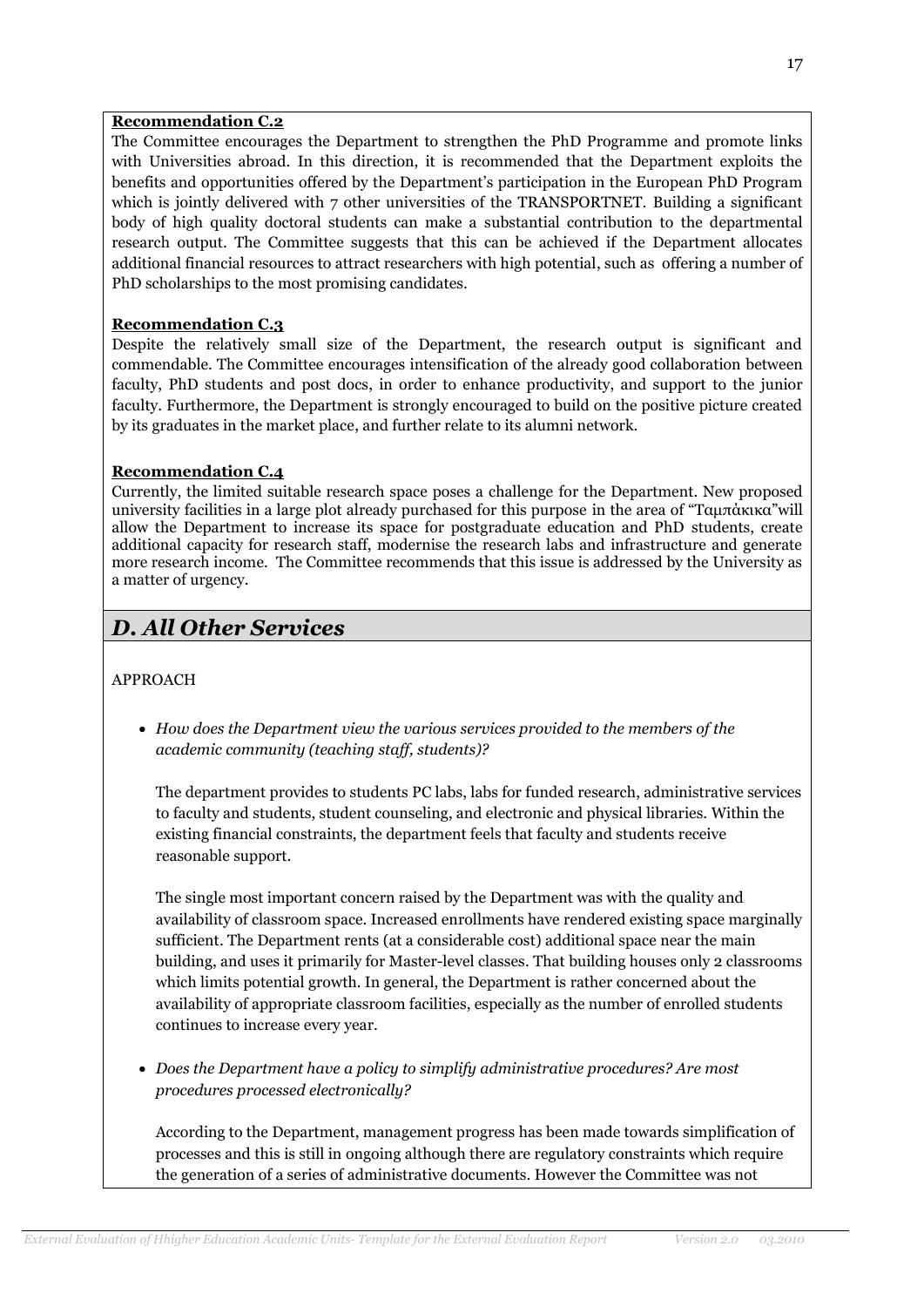provided with any documentation as evidence of this process being in place. Most of the student related procedures are now provided electronically and this was confirmed to the Committee during the meeting with student and the head of administration.

*Does the Department have a policy to increase student presence on Campus?*

Faculty and staff in the department have conscientiously and laboriously cultivated a close relationship with students over the years. This was made clear by both parties during the visit. Most faculty and staff view students as friends and make themselves widely available to them. The presence of students on Campus depends on two factors: i) the willingness of students to work full-time and avoid employment away from Chios, and ii) the degree to which lectures seem engaging to the students.

There is very little the department can do to affect factor i). However, the students indicated that a significant number of courses run 85% attendance rate, while others run as low as 15%. Therefore, there is strong evidence that suggests that instructors' performance in class heavily affects student participation. Other than the close relationship between faculty and students, we were not presented with concrete strategies to increase student presence on Campus. However, parts A and B of this evaluation provide ideas towards standardizing (and hence improving) student experience across courses.

### IMPLEMENTATION

- *Organization and infrastructure of the Department's administration (e.g. secretariat of the Department)*
- Head of the Dept. of Administration
- Academic Secretariat, HoD Secretary and Secretariat PhD / Quality Evaluation (2 total)
- Undergraduate Students Secretariat (1 person)
- Postgraduate Students Secretariat (1 person)
- Technical Administration Support (1 person)
- *Form and function of academic services and infrastructure for students (e.g. library, PCs and free internet access, student counseling, athletic- cultural activity, etc.).*

Students spoke very positively about access to electronic library, but pointed to sudden service interruptions due to subscription problems for the University. We did not visit the library due to lack of time. Internet service appears to work well for students, faculty, and staff. As visitors, we were provided accounts but were not able to gain access through them.

We did not visit the computer lab but were told that it is well equipped with PCs and additional units are due to arrive soon – units that were procured in 2008… The students did not mention problems with technology. Instead, they praised the fact that they could gain access to most of their courses online through eClass. Students also mentioned that lecture materials are posted on eClass after the lecture. Therefore they cannot benefit from receiving notes ahead or at the time of the lecture so as to keep notes more easily.

Regarding counseling, faculty made us aware of a student support person – a psychologist – available to all the students on location. In our conversations with students however, it was not clear that students are aware of this service. Instead, several students mentioned that various faculty have acted with compassion and have supported students at time that they experienced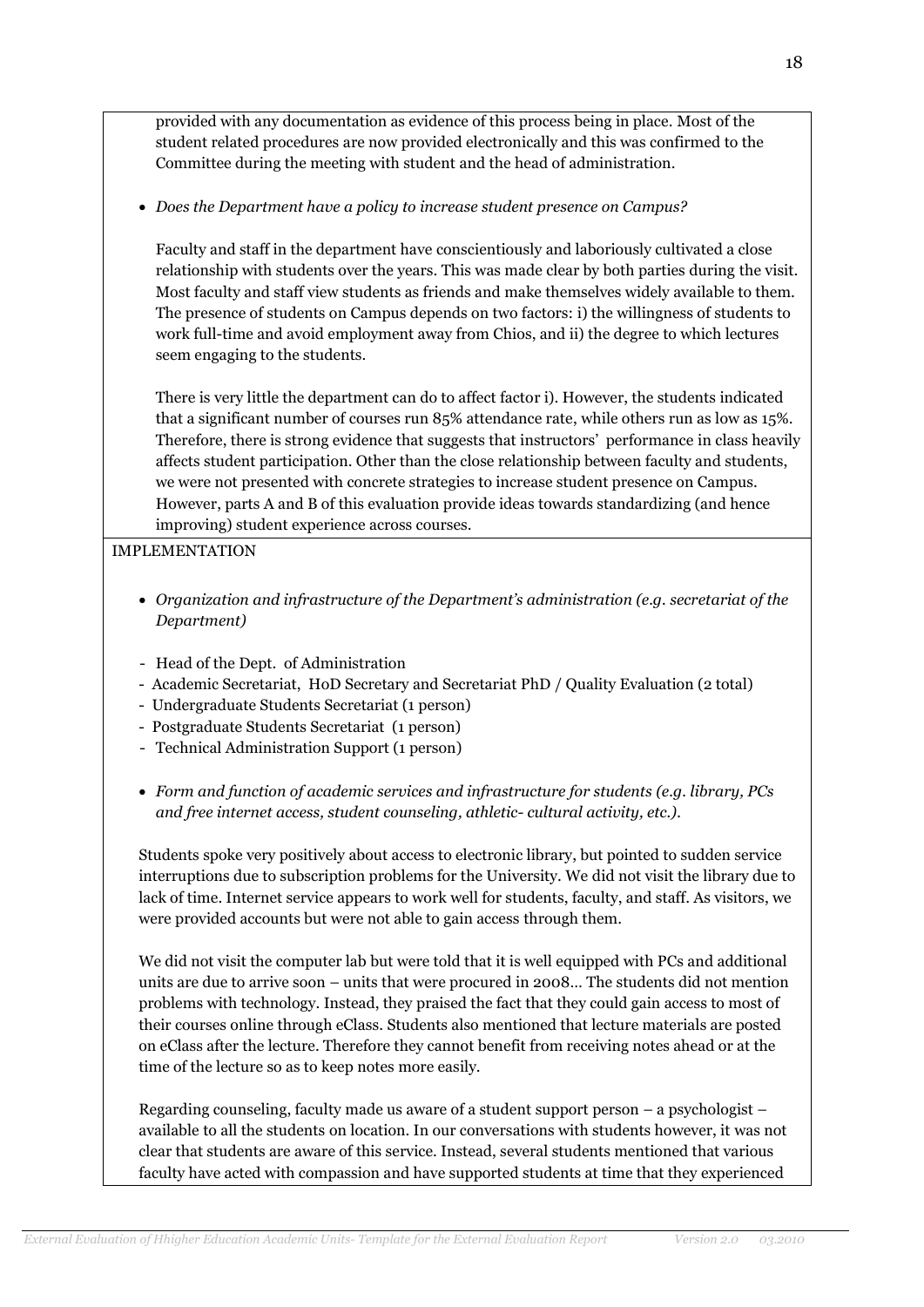personal difficulties. The Committee was not briefed on athletic and cultural activities by neither faculty nor students.

RESULTS

*Are administrative and other services adequate and functional?* 

In our conversations with administrative personnel, we became aware of staff reductions that took place in recent years. These reductions resulted to reduced activity in seeking student internships and outsourcing to the central University some of the activities that were taking place within the Department. The remaining staff commented that they often work on unpaid overtime, as needs arise. Our committee found the services provided to be adequate and functional, however, both faculty and staff in the department aspire to expanding these services to better serve the students.

In our conversation with students, they commented positively on the willingness of administrative staff to help them. However, we found that the official office hours for administrative services are limited to 10-12 daily, which makes it impossible for students who attend classes at that time.

*How does the Department view the particular results?*

The Department understands the financial constraints in supporting additional staff and adjusts its services to the students accordingly. However, as the number of students increases every year, student services are expected to suffer.

IMPROVEMENTS

*Has the Department identified ways and methods to improve the services provided?* 

Our Committee was made aware that the Department seeks funding for the development of new facilities in a large plot already purchased for this purpose in the area of "Ταμπάκικα". We were not provided with concrete steps of how to reach this objective. Also, we were not exposed to strategies for improving administrative services, library support, computer support, or for other services. In this report, however, our Committee makes a number of cost-free suggestions that can significantly improve the student experience.

## **Collaboration with social, cultural and production organizations**

Our Committee was impressed by the level of involvement of the faculty in the student learning experience. Also, the close interaction of the Department with the industry, both in Chios and the greater Attiki region. A large amount of effort goes towards student placement services. We cannot understate the significance of these efforts. The Department has cultivated close relationships with numerous large shipping organisations, as well as banks and Coast Guards and have earned their respect. Further, the Department provides for a lifeline in the island of Chios. Joint events are often organised with the local community. Indicative is the fact that one of our meetings was with the Vice Mayor of the city. We would like to commend the Department for all these initiatives. We also felt that the curriculum serves *shipping* well - the backbone of the Greek economy. We believe that the quality of the programs offered by the Department is high for its intended purpose, and propose (throughout this report) a number of improvements.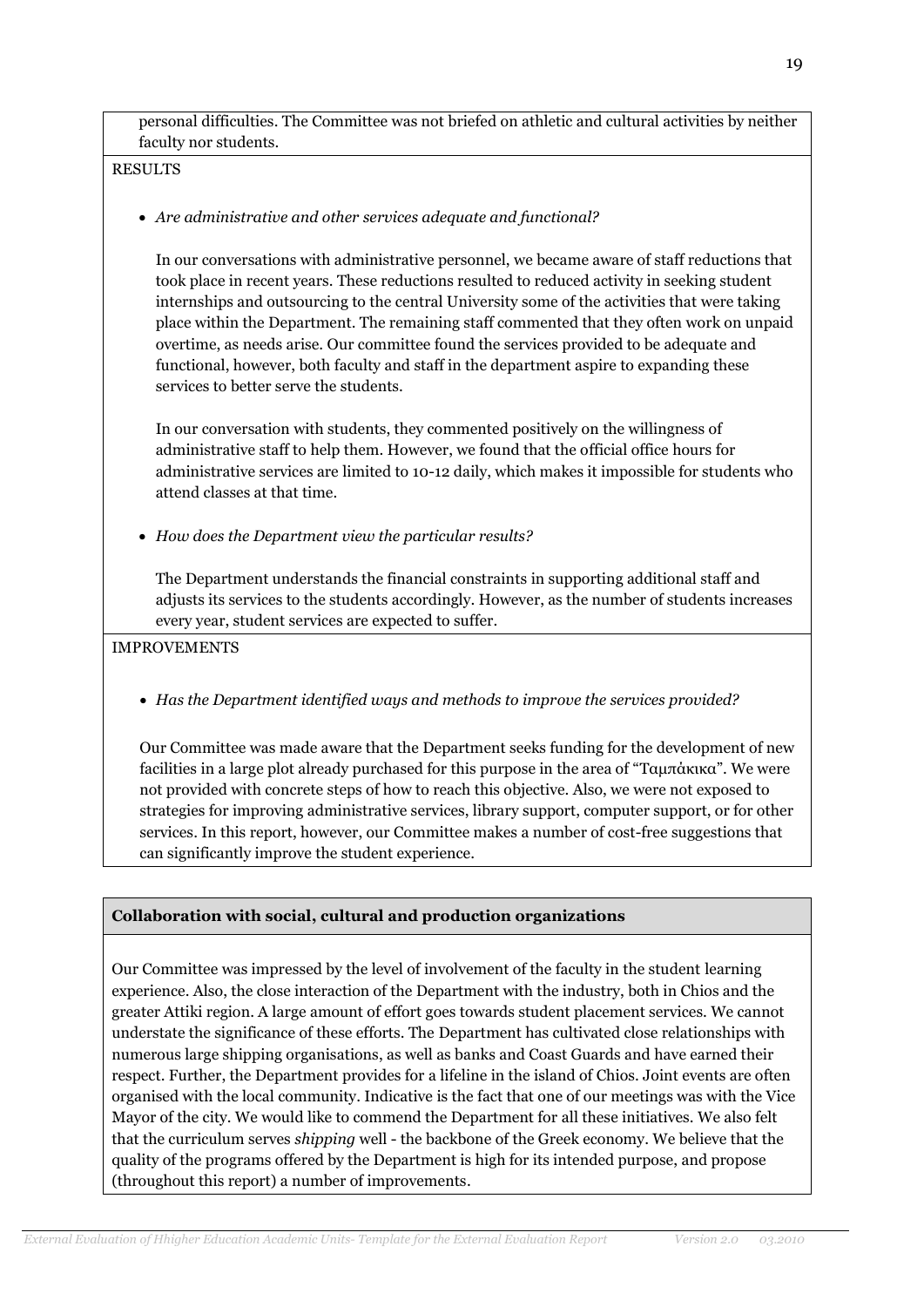## *E&F. Strategic Planning, Perspectives for Improvement and Dealing with Potential Inhibiting Factors. General Conclusions.*

(*Many of the comments that follow in this section do not pertain only to the department under assessment but derive from characteristics of the Greek tertiary educational system of which the department is a part. Apart from section A&B, consisting mostly of recommendations, recommendations appear in boldface throughout this document, often more than once*)

The discussions with senior faculty did not result in concrete evidence that there is indeed some strategic planning in place, clearly shared by all staff (benchmarking with peers; staff recruitment; journals the department publishes in; etc.). Legitimate statements were of course made to the effect that "we want to be the best", or "we have a job to do, according to the Law, which we do to the best of our abilities". It was however reported to the Committee that work on the production of a *strategic document* is underway.

Inhibiting factors to the development of a clear strategic, plan are: a) the relatively wide range of research specializations among faculty; b) the particular hierarchical structure of the faculty; c) the 'family-type' of 'communal' decision-making; d) the lack of a research coordinator; e) the academic 'autonomy' of staff members; f) the lack of a *journal list*.

### *Research specialisations*

The range of research specializations within the Department is quite wide compared to similar departments internationally. This could be a strength, in view of the current developments in the maritime industry which take a holistic 'network' approach to the door-to-door productiontransport-distribution of goods traded internationally. To realize this *strength* however, faculty members not belonging to the 'research core' of the Department's stated area of expertise should focus better their admittedly strong methodological skills to shipping (all of its various facets); (international) transport; ports; global supply chain management; and trade. Ideally, the same research focus ought to be achieved also in the competitive (contract) research projects the Department is soliciting. Admittedly, in the competitive world of contract research, this is easier said than done, but both of the above two aspects of research focus could be facilitated by the **appointment of a** *research coordinator*, belonging to the 'core', who, in close coordination with the department head, should ensure that the Department's research output dovetails with the skills and competences to be provided to students according to market demands and to the requirements of the economic sectors that employ Department graduates. In this respect, the Department's statement that "our research finds its way to the classroom" could not be clearly established by the committee.

## *Hierarchical structure of the faculty*

The majority of the faculty belongs to the higher echelons (full and associate professor) and, according to plans, the overwhelming majority will soon belong there too. This, although common in many academic departments of Greek universities, as a result of the past university law and the 'entitlements' it offered for faculty promotion, is at considerable variance to international best practice where key areas of 'core' expertise are entrusted to full professors, who lead a group of associate professors; assistant professors; lecturers; postdocs; PhD students, etc. The current departmental structure, combined with the infamous *academic autonomy*, at least the way this concept is perceived by part of the faculty of Greek universities, are not conducive to research synergies or to the economies of scale which are particularly important for a department as small as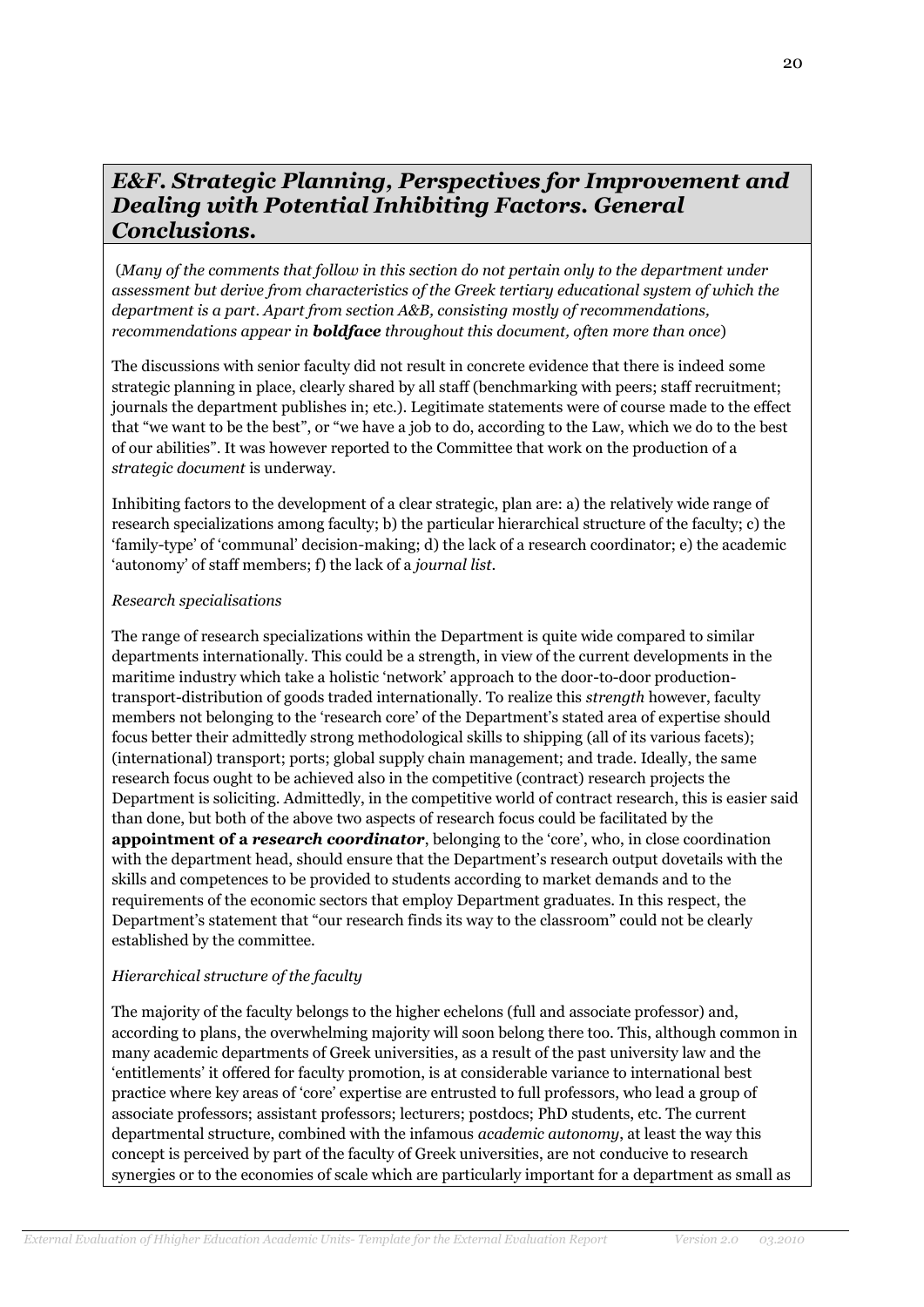the one under assessment, and one geographically rather isolated, thus not benefitting of the large academic community of an urban university.

The issue of the absence of a research focus –which, in the eyes of this Committee, is the key element of a departmental strategy- is also evidenced by the existence of 5 different labs, each with its own director. **In a 19-strong faculty, this number is rather excessive**, not so much in terms of costs involved, if any, but in terms of cultivating centrifugal tendencies rather than focusing effort. This is particularly so, as the relation between a lab director and the department head is not well defined. In this and other respects, this Committee would like to see a stronger managerial role of the Department head and one which shifts from administering an existing situation to one of strategic change management. To effectuate this, **the Committee recommends that future department heads, to the extent possible, are coming from the 'core' of the department's** *stated* **spearheading areas** (see above).

### *'family-type', communal decision-making*

Interpersonal relations among faculty members are very strong. This, a.o., can be attributed both to the relative geographical isolation of the Department, as well as to the small, closed community of the island of Chios. Similar relations have been observed also between staff and students. The latter have strongly praised the care with which their various problems and challenges have been dealt with by the faculty. Clearly, a "family" spirit prevails in and around the Department and this is one of its strongest points. When it comes to decision-making, eg with regard to curriculum development, or research focus, or staff promotions, the same *communal* or *family* consensus spirit seems to apply. The committee felt that a general consensus appears to exist according to which "here we are; we are who we are; we teach what we teach; and we research those things that we like". In the evaluation process, the committee did not come across to a well argumented document explaining, for instance -and just to carry a point across- why, in a department of "shipping, transport and trade", 70% of whose graduates are employed by Greek shipping companies, the department head is not a professor of *Shipping Management*. Or, again as an example and to carry the point across, why in such an orientation, there aren't any full professors of shipping management; port management; logistics management and, instead, the top echelons are occupied by 'generic' or base curriculum professors who, albeit extremely important for the completion of the Department's curriculum, could offer their input from lower rather than top echelons. Looking at it from a different perspective, one might want to establish the degree to which subjects such as econometrics, or geopolitics –just to use two examples- find their way into the improvement and strengthening of the 'core curriculum', as dictated by markets; international best practice; and employer requirements.

#### *Research coordinator*

To somewhat ameliorate the relative lack of research focus, this Committee recommends the creation of the function of *research coordinator*, entrusted to a faculty member belonging to the 'core' (see above) who, in closest cooperation with the department head (responsible for implementing strategy) should ensure that: a) the limited human resources of the department are not wasted on theoretical or contract research, which is irrelevant to the strategy of the department or the latter's curriculum; b) maximum synergies (for contract research) and co-authorships (fundamental research) are developed among staff; c) mundane administrative work is centralised so as to free up researchers, allowing them to focus only on scientific work.

#### *Academic autonomy*

The concept of 'academic autonomy', or *academic liberty*, as it is often called, is often taken to mean that, once a faculty member is elected –particularly in tenured positions- s/he is at full liberty to decide what to teach and how to teach it; what to publish and where to publish it; and how to share one's time among teaching; research; administration; and community service.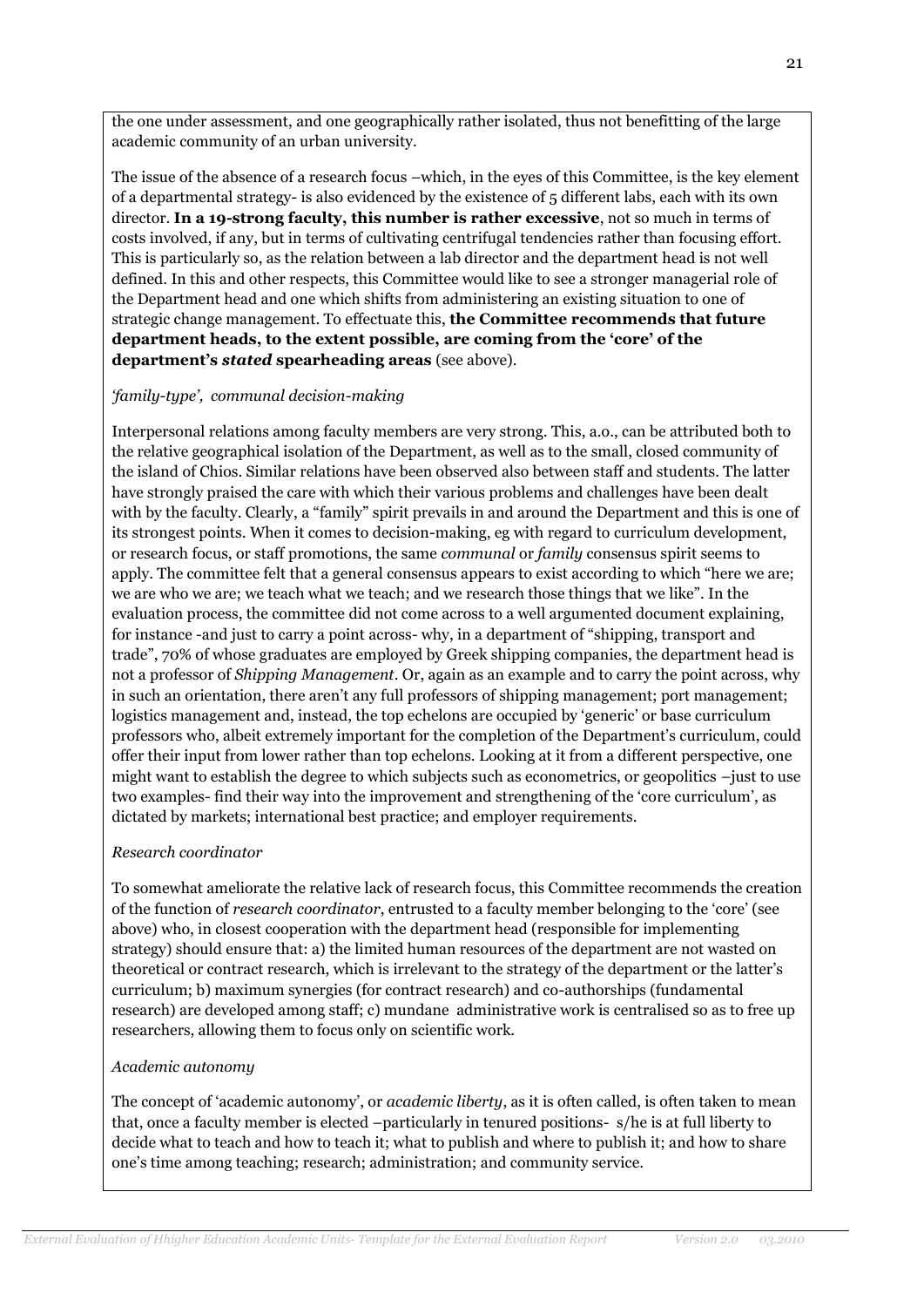Peer review was present (student evaluations) as regards *quality of teaching*, but the committee did not see evidence that the curriculum itself has ever been subjected to stakeholder assessment. **The committee recommends that the department sets up an informal** *Advisory Board* of industry executives, out of the many the Department is well connected to, tasked, a.o., to validate the curriculum according to industry needs and employability characteristics of the graduates. Such a development would solder even further the excellent industry links the department possesses, successfully used in one of the Department's strongest points, i.e. summer internships.

Returning to *quality of teaching* assessments, this committee feels that **the following issues should deserve a closer look by the Department**: a) exam papers of a particular staff member should be aired and OKed by a second one, if not by the department head; b) exam questions should be composed in such a way so as the results be distributed as normally as possible without skews; c) a deadline should exist for the release of grades to students; d) a formal *grade review* procedure should be in place; e) lecture notes, powerpoint presentations, etc. should be uploaded before the class; f) class interaction should be weighed into the overall grade of a subject; g) deadlines of class assignments of various courses should be coordinated so that they do not coincide, thus creating spikes of activity impacting the quality of the assignment.

### *Journal list*

The Department's publications output is prolific and the Department should be commended on this. An interesting aspect, appearing in a large part of staff CVs submitted to the Committee, was the inclusion of citations counts; in some instances those counts were collected manually. **The committee recommends that, in the future, internet-based programmes are used (Scopus; ISI web of science; Publish or Perish (Google Scholar-based), and the relevant statistics/impacts are presented in place of citations counts**.

Faculty views concerning the adoption of a *journal list*, in order to better focus department strategy, were rather negative on grounds of the Department's *pluralism* that would allegedly make such a list impossible to compile and agree upon. **This committee feels that notwithstanding the advantages of pluralism in such a department, research output needs to focus on the curriculum's 'core'**. Just to use a few examples, *mathematics* and *operations research* could be applied to the optimization of container terminal operations; *transport planning* could be applied to liner shipping networks; *microeconomics* could be applied to shipping management; *econometrics*  to freight rate forecasting; *geopolitics* to the oil transportation market, and so on.

**The committee recommends that each staff member indicates its peers; i.e. colleagues the staff member benchmarks against. On the basis of peer publications, a journal list should be compiled and ranked (A, B, C, D) according to those journals' impact factors**. Once such a list is in place, staff members are expected to publish there too or, to put it differently, it should only be *list publications* that count for promotion and/or yearly staff assessment. **In this regard, the Department should also de-emphasize publications in conference proceedings or book chapters and weigh assessment leaning on journal publications**.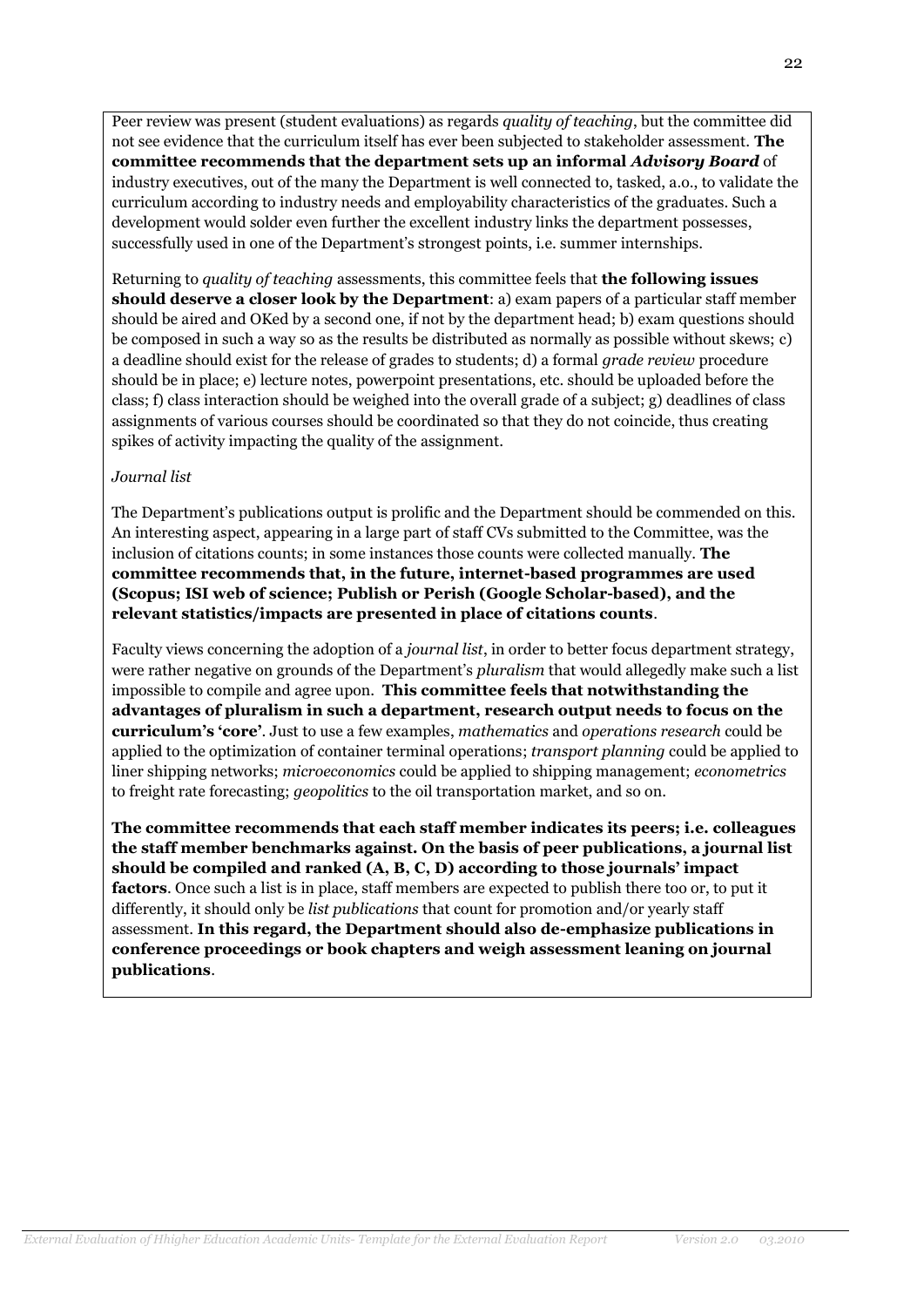### **APPENDIX**

Example of a Course Specification Document drawn under UK specs:

#### *Note that 1ECTS unit = 2.8 British Credits. 1 British Credit = 10 hours*

| <b>Course Specification</b> |                                                            |  |  |
|-----------------------------|------------------------------------------------------------|--|--|
|                             |                                                            |  |  |
| School                      |                                                            |  |  |
| Department                  |                                                            |  |  |
| Code                        |                                                            |  |  |
| Course Title                |                                                            |  |  |
| Course Coordinator          |                                                            |  |  |
| (please tick)<br>Level      | $\overline{7}$<br>$\checkmark$<br>5<br>6<br>$\overline{4}$ |  |  |
| Credit                      |                                                            |  |  |
| Pre-requisites              |                                                            |  |  |

#### **Aims**

This course meets the first of the Intended Learning outcomes (ILOs) of the programme as a whole..

#### **Learning Outcomes**

On completing this course successfully you will be able to:

- Demonstrate and utilise an understanding of;
- Critique;
- Demonstrate and utilise an understanding of.
- Synthesise and apply an in-depth understanding of those key principles, issues and practices.
- Apply this……
- Abstract, synthesise and interpret key information.

#### **Indicative Content**

- Introduction to nnnn
- Types of vessels
- Laws of thermodynamics
- Elements of French cooking etc

#### **Learning and Teaching Activities**

Example: Teaching is by formal lectures, tutorials and seminar discussion. Special guest lectures and industry visits as appropriate.

#### **Learning Time (1 British credit = 10 hours)**

| Scheduled contact hours: | Lectures (ten at 2 hours each) |  |
|--------------------------|--------------------------------|--|
|                          |                                |  |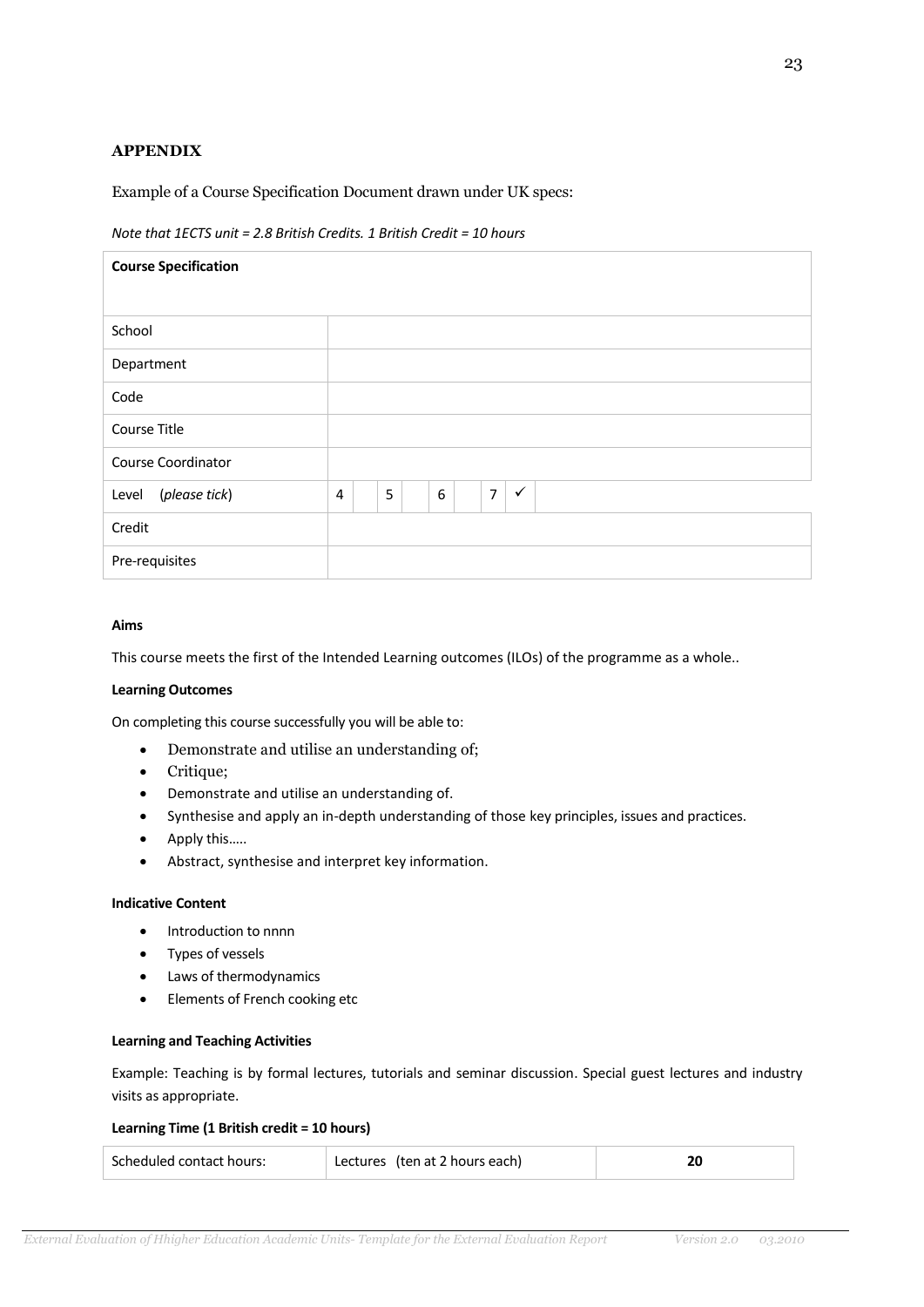|                                                                                                                                                                 | seminars                    |     |
|-----------------------------------------------------------------------------------------------------------------------------------------------------------------|-----------------------------|-----|
| Note: include in scheduled time:                                                                                                                                | other practical sessions    |     |
| project<br>supervision,<br>demonstrations, practical classes                                                                                                    | tutorials                   | 4   |
| and workshops, supervised time                                                                                                                                  | examinations                |     |
| in studio or workshop, scheduled<br>lab work, fieldwork, external<br>visits, work-based learning where<br>into a structured<br>integrated<br>academic programme | other scheduled time        | 36  |
| Guided independent study                                                                                                                                        | Independent coursework      | 40  |
|                                                                                                                                                                 | Independent laboratory work |     |
| include<br>Note:<br>guided<br>in<br>independent study preparation<br>for scheduled sessions, follow up<br>work, wider reading or practice,<br>revision          | other non-scheduled time    |     |
| Placements (including work placement and year abroad)                                                                                                           |                             |     |
| Total hours (should add to credits * 10)                                                                                                                        |                             | 100 |

#### **Assessment Details:**

| Methods<br>0f<br>Assessment | Essay                                                   | Essay                                                                                                                                                |
|-----------------------------|---------------------------------------------------------|------------------------------------------------------------------------------------------------------------------------------------------------------|
| <b>Grading Mode</b>         | Review                                                  | Review                                                                                                                                               |
| Weighting %                 | 50%                                                     | 50%                                                                                                                                                  |
| Pass Mark                   | 70                                                      | 30                                                                                                                                                   |
| Word Length                 | 2,000                                                   | 2,000                                                                                                                                                |
| Outline<br><b>Details</b>   | A question set by the course<br>coordinator relating to | Students are expected to reflect on the relevance of<br>what they have seen to all aspects of the course and key<br>issues highlighted. For example, |

### **Indicative Course Materials and Reading:**

| <b>ISBN</b> | Author    | Date | Title                                | Publisher |            |
|-------------|-----------|------|--------------------------------------|-----------|------------|
| Number (for |           |      |                                      |           |            |
| printed     |           |      |                                      |           |            |
| material)   |           |      |                                      |           |            |
| 978-0-19-   | Collins,  | 2009 | <b>Contemporary Security Studies</b> | Oxford    | University |
| 95458854-9  | Alan, Ed. |      |                                      | Press     |            |
|             |           |      |                                      |           |            |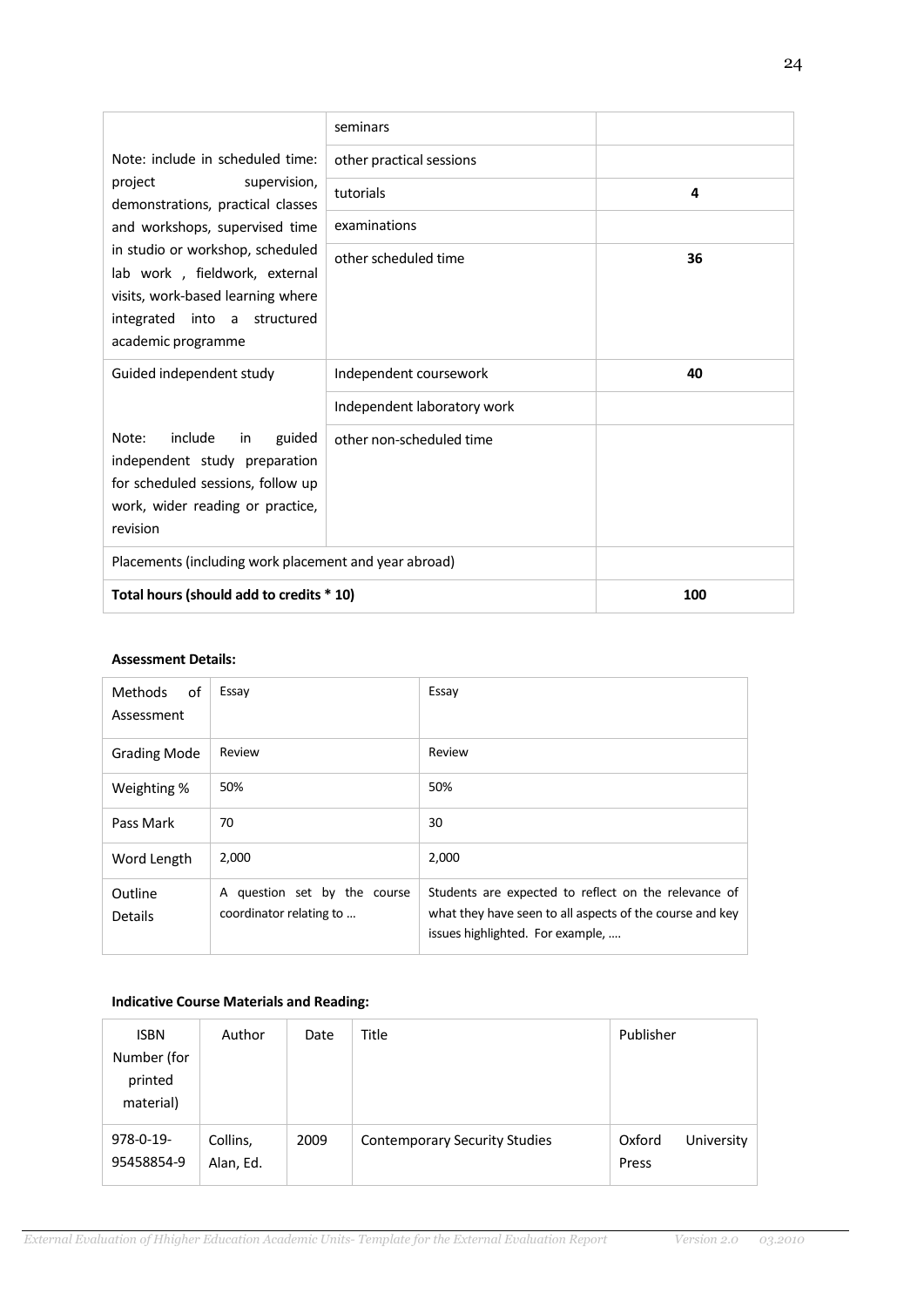| 978- |  |  |
|------|--|--|
| 978- |  |  |
|      |  |  |